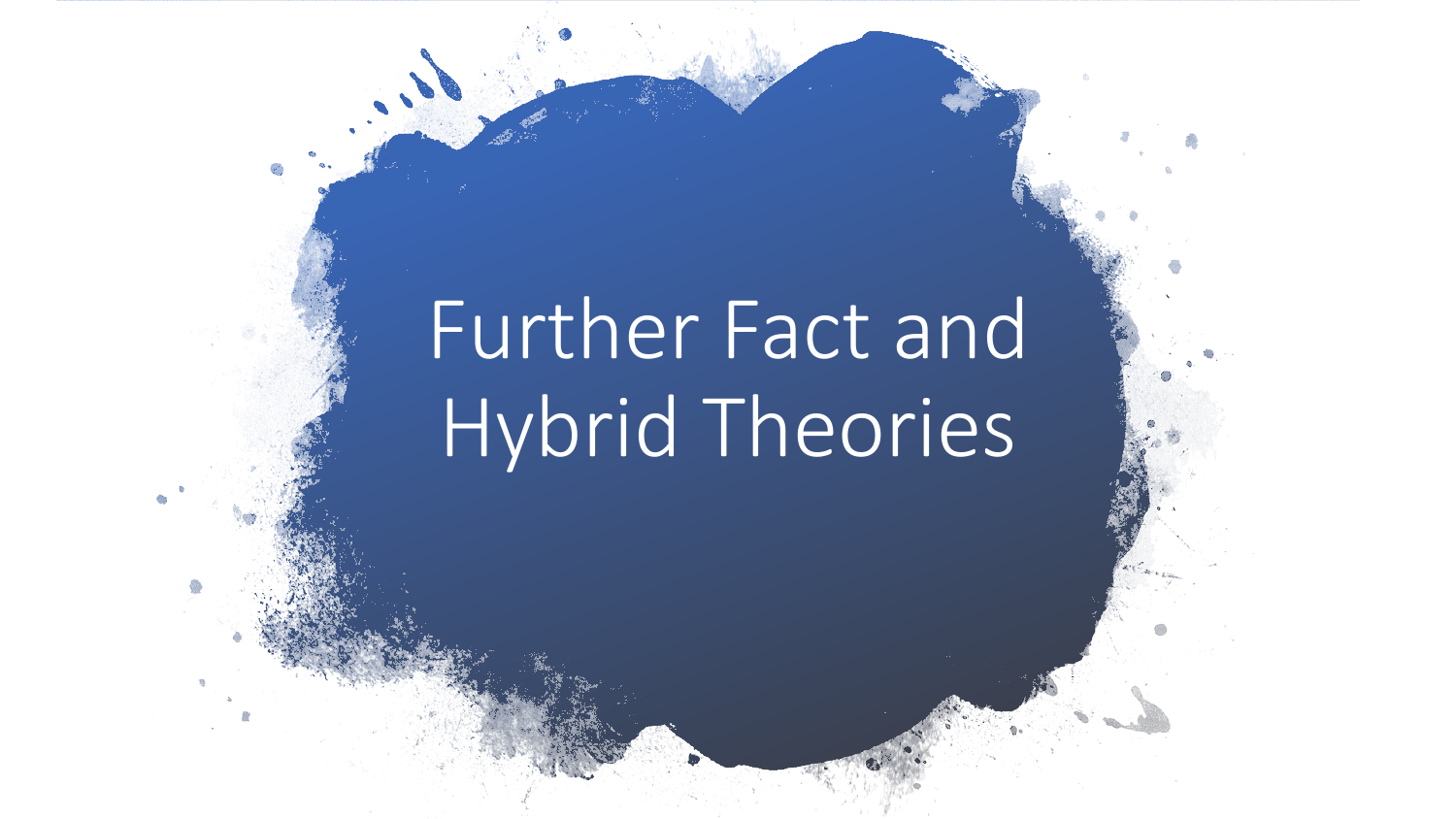## Further Fact Theories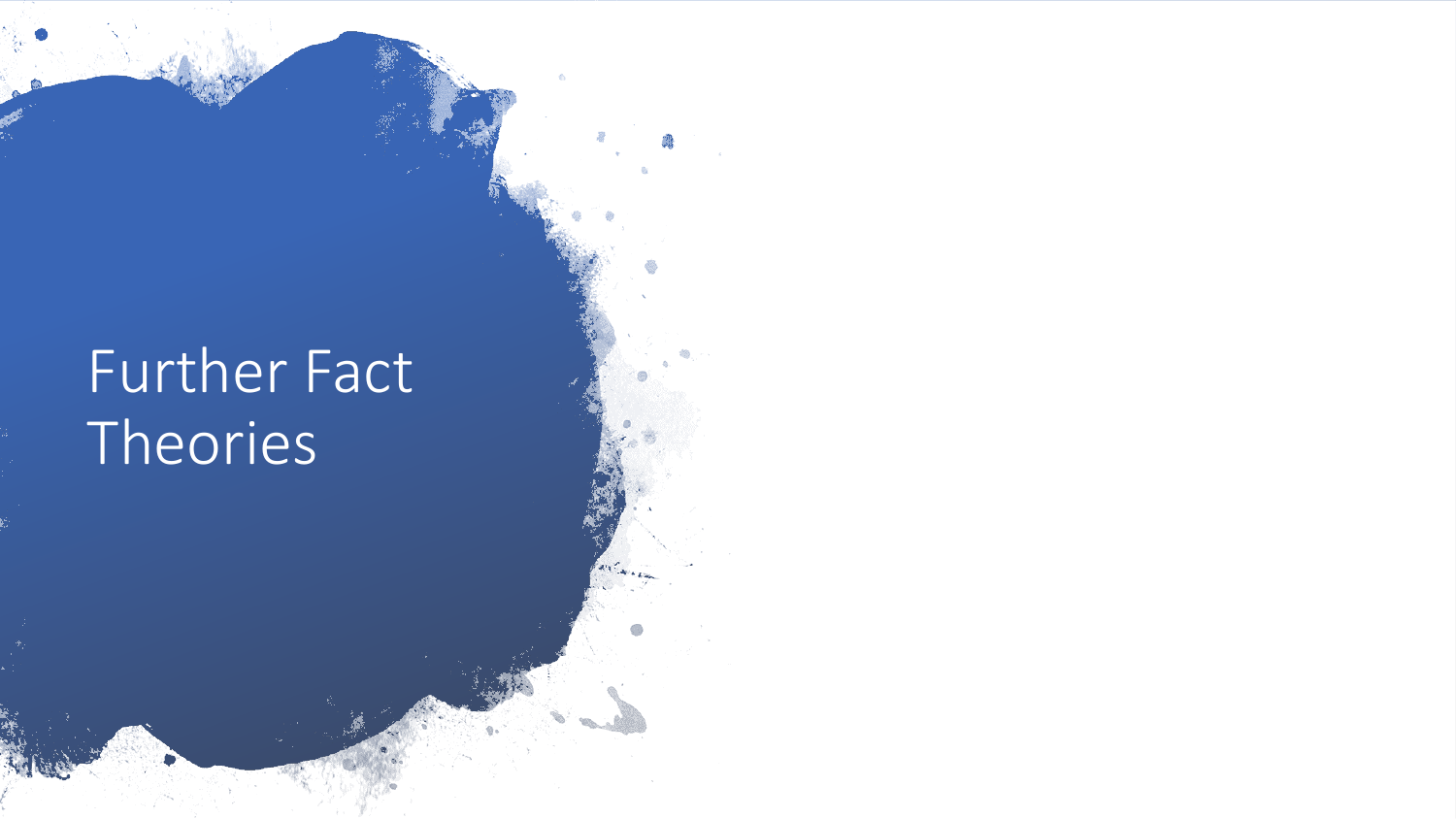- Psychological and physical theories are **reductionist theories**.
- They reduce facts about the persistence of personal identity to psychological and physical facts.
- A **non-reductionist approach** to personal identity would claim that what it means to be a person or what makes a person the same person over time *cannot be reduced to other facts*.
- Instead, **there is a fact over and above** psychological and physical facts that accounts for whether someone is a person or whether we are talking about the same person over time.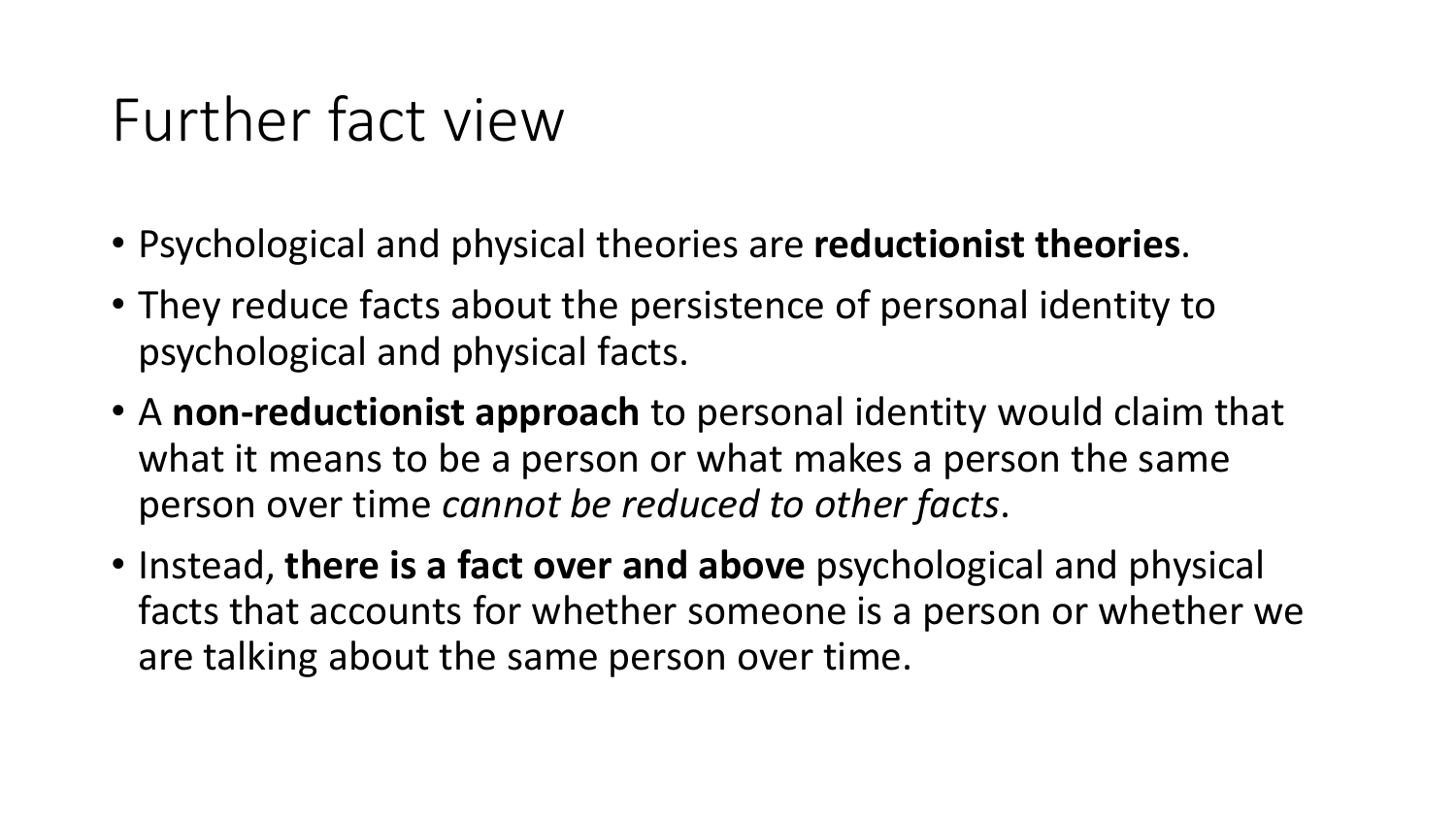The general idea of the non-reductionist is that there are facts / phenomena / realities that are neither

- 1. psychological, nor
- 2. physical

And these facts / phenomena / realities can

Explain what it means for B at t2 to be the same person as A at t1.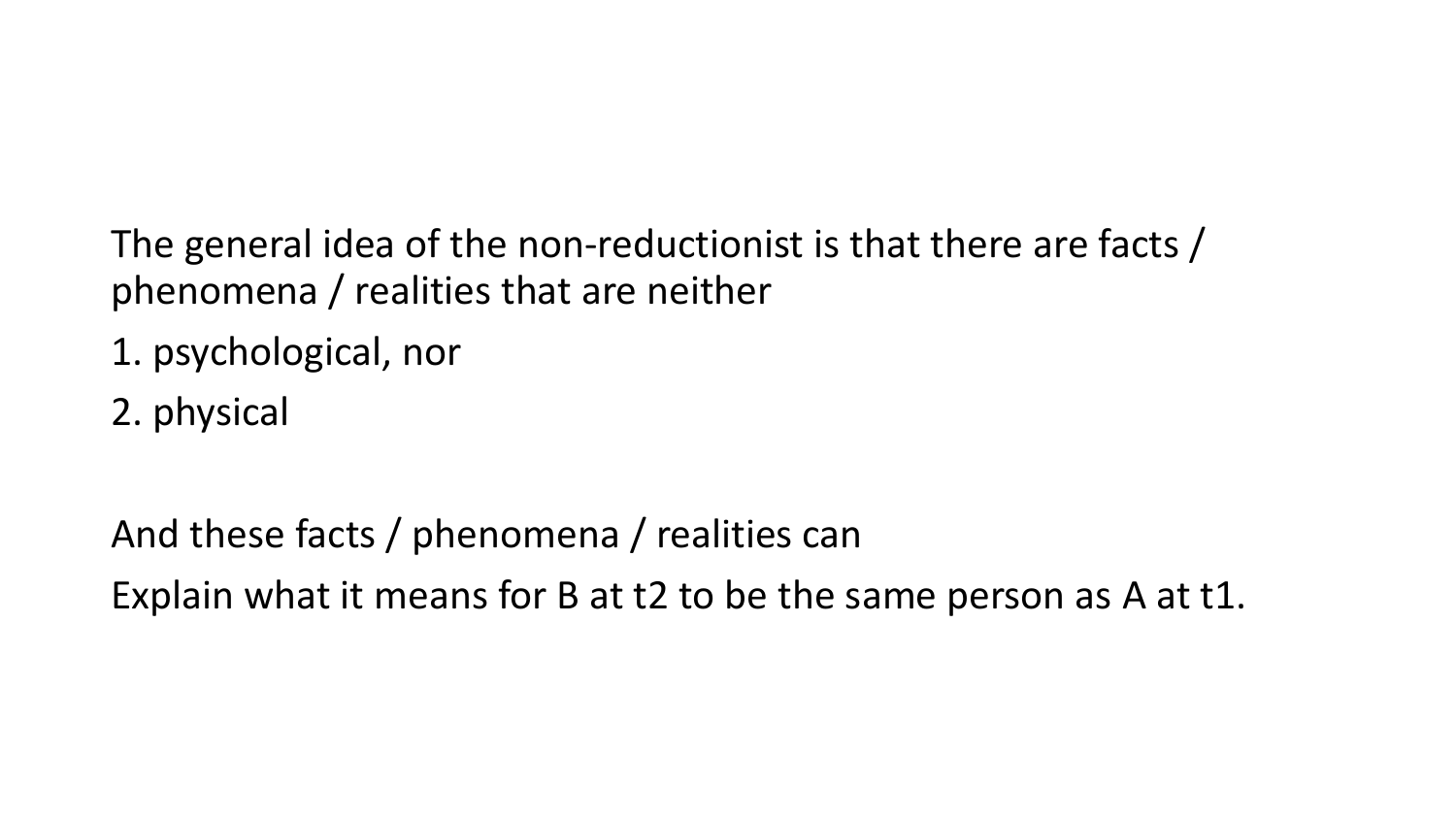**Further fact approaches** avoid the reduction of the personal identity facts to psychological or physical facts.

> Facts of personal identity



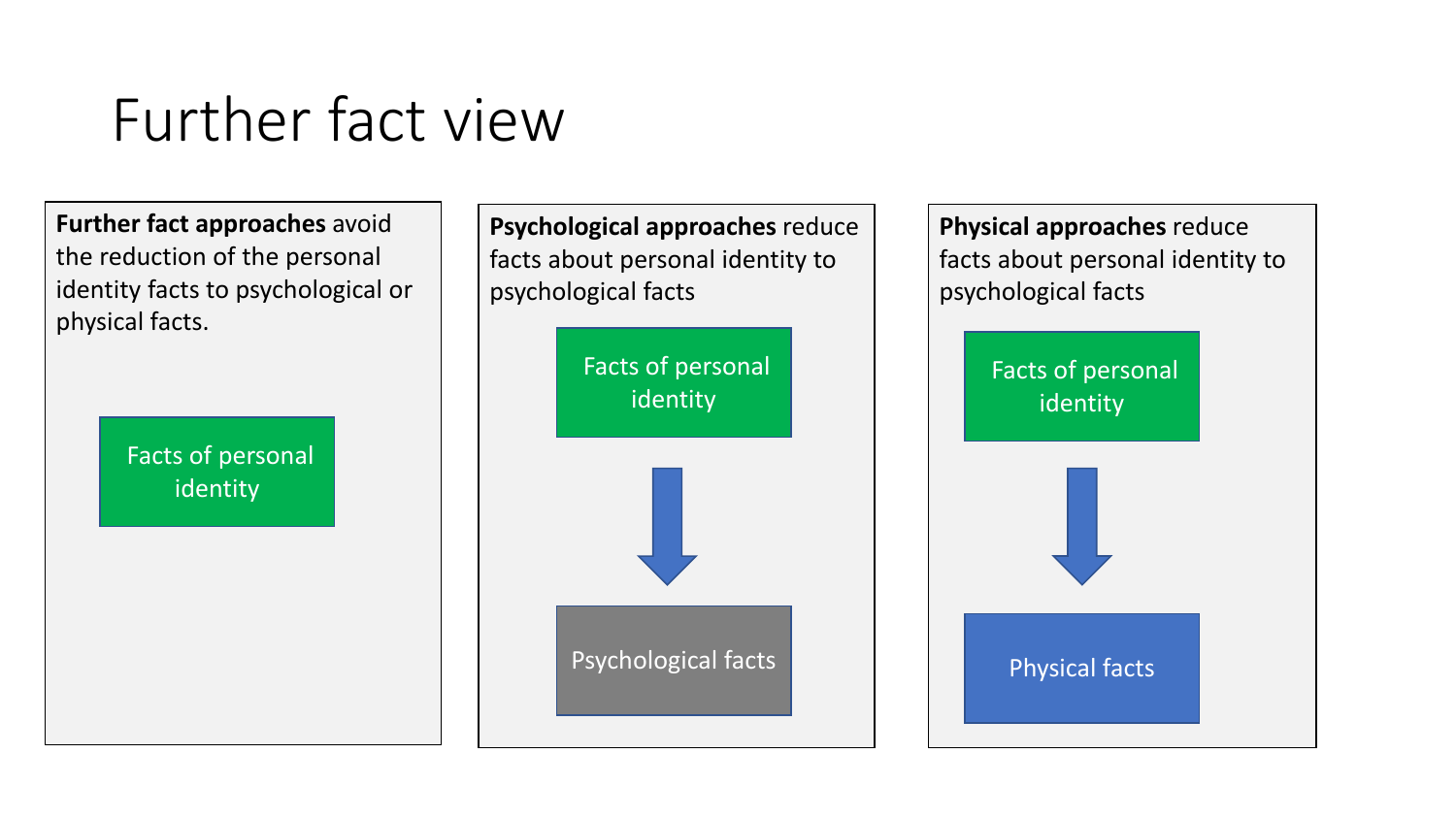**Further fact theory** -- there is some further fact that is not reducible to physical or psychological facts that accounts for A being a person and/or for A at t1 and B at t2 being the same people.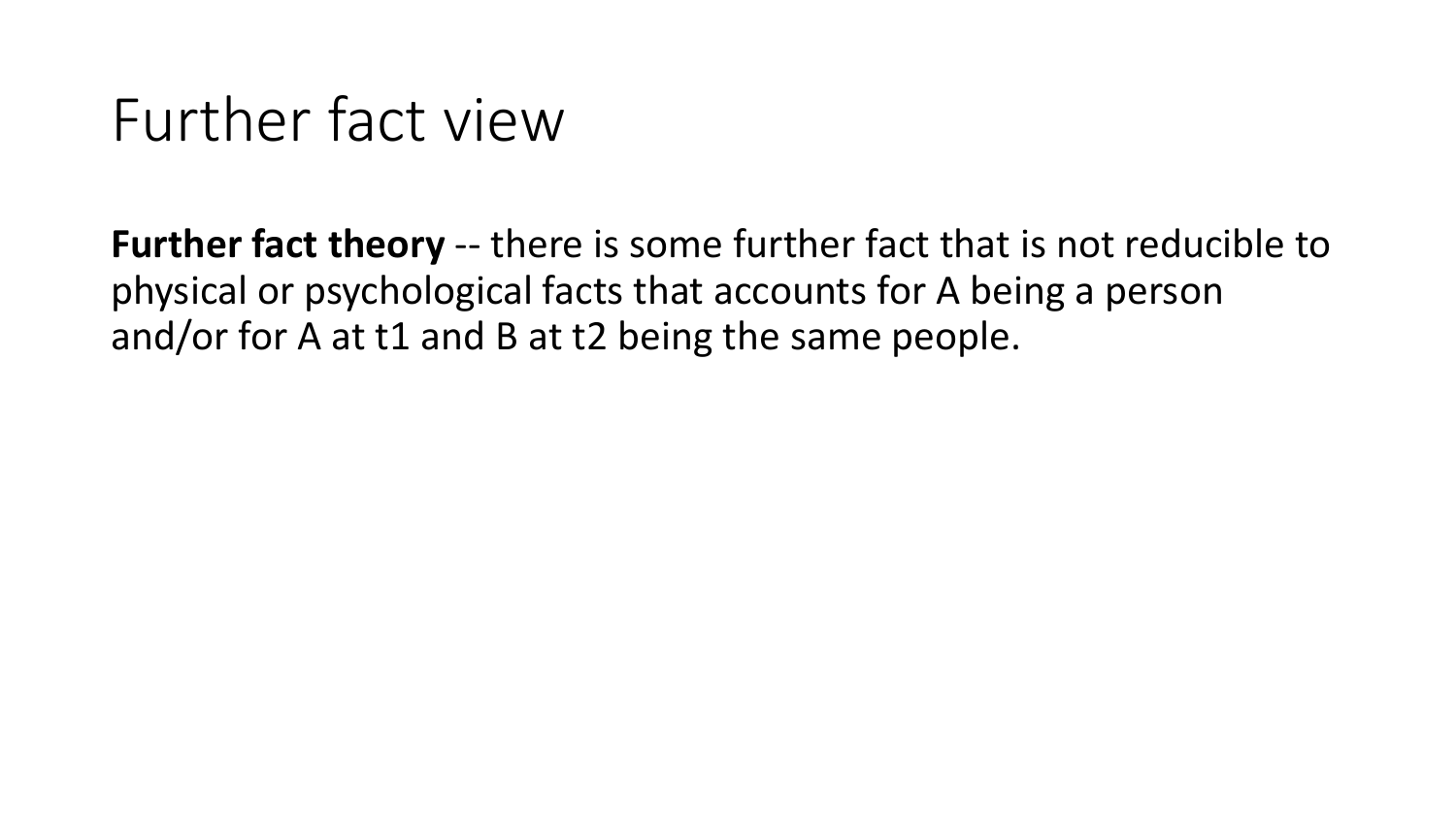There are a couple reasons we might accept the further fact view:

- 1. it can account for strict, numerical identity of personhood over time
- 2. it can account for the egoistic concern.
- 3. Physical and psychological approaches are problematic (see objections in slides)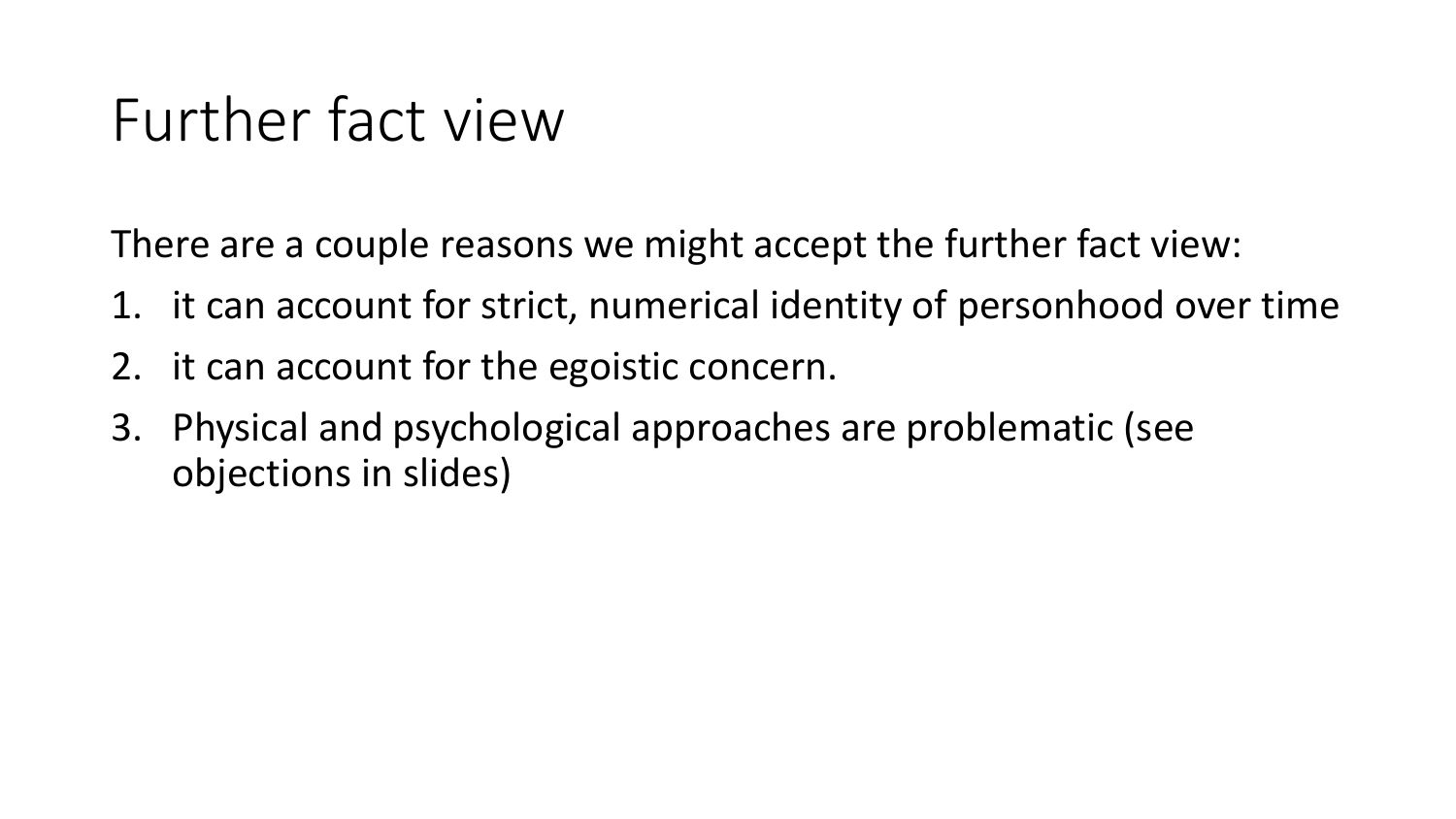#### **Reason 1: Strict identity**

- Psychological and physical theories tend to say that you are the **same person** but "same" is used in an unclear way
- "Sameness" is not qualitatively identical and "sameness" is not strict identity
- In both the psychological and physical theories, you **change** over time but you somehow stay the same person.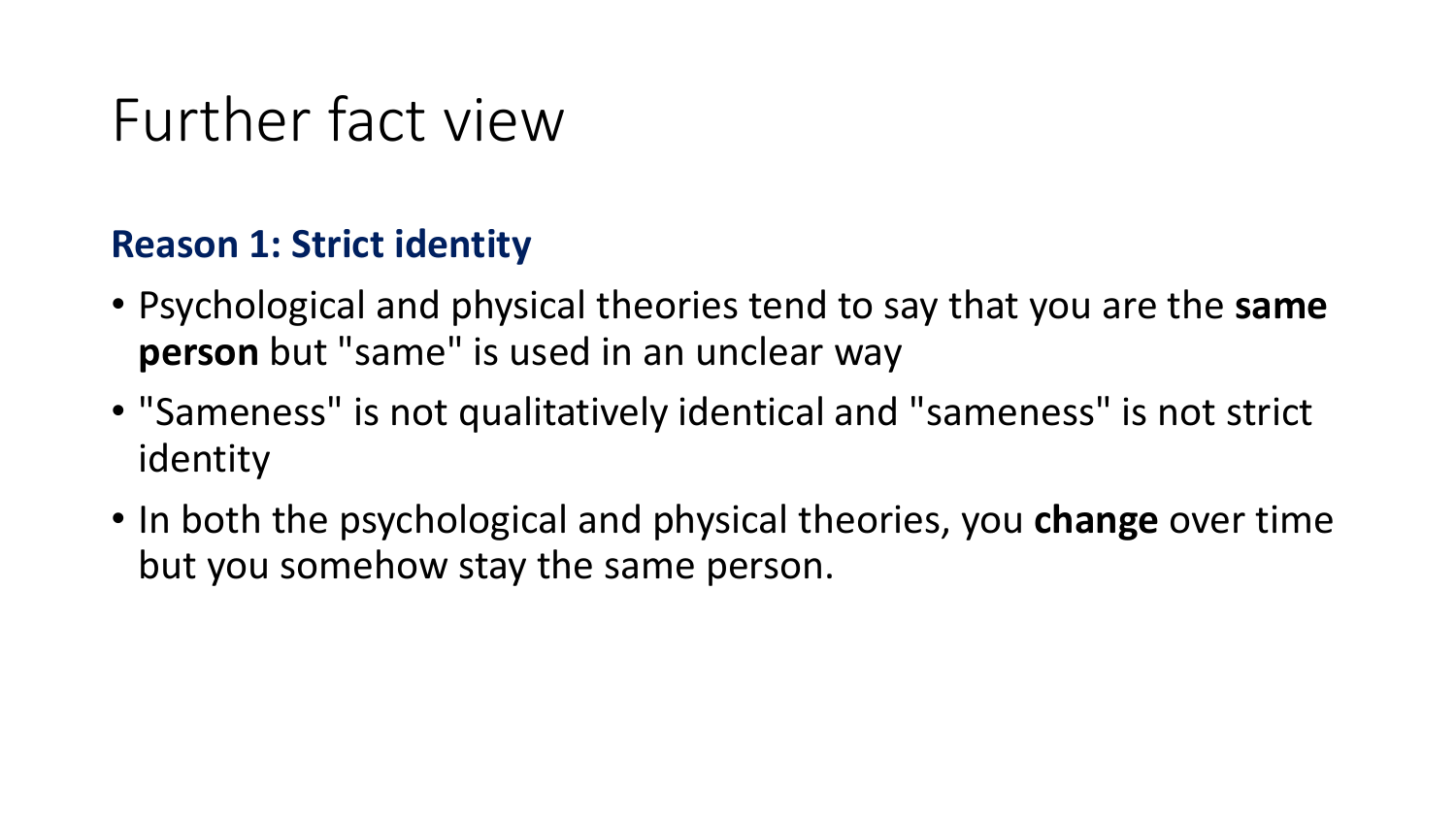**Leibniz's law:** two objects x and y are identical to each other (x=y) if and only if x and y have the same properties.

- For both psychological and physical theories, A and B have different properties so they are not identical
- All talk by personal identity theorists of persons being one and the same person over time is not (strictly speaking) accurate.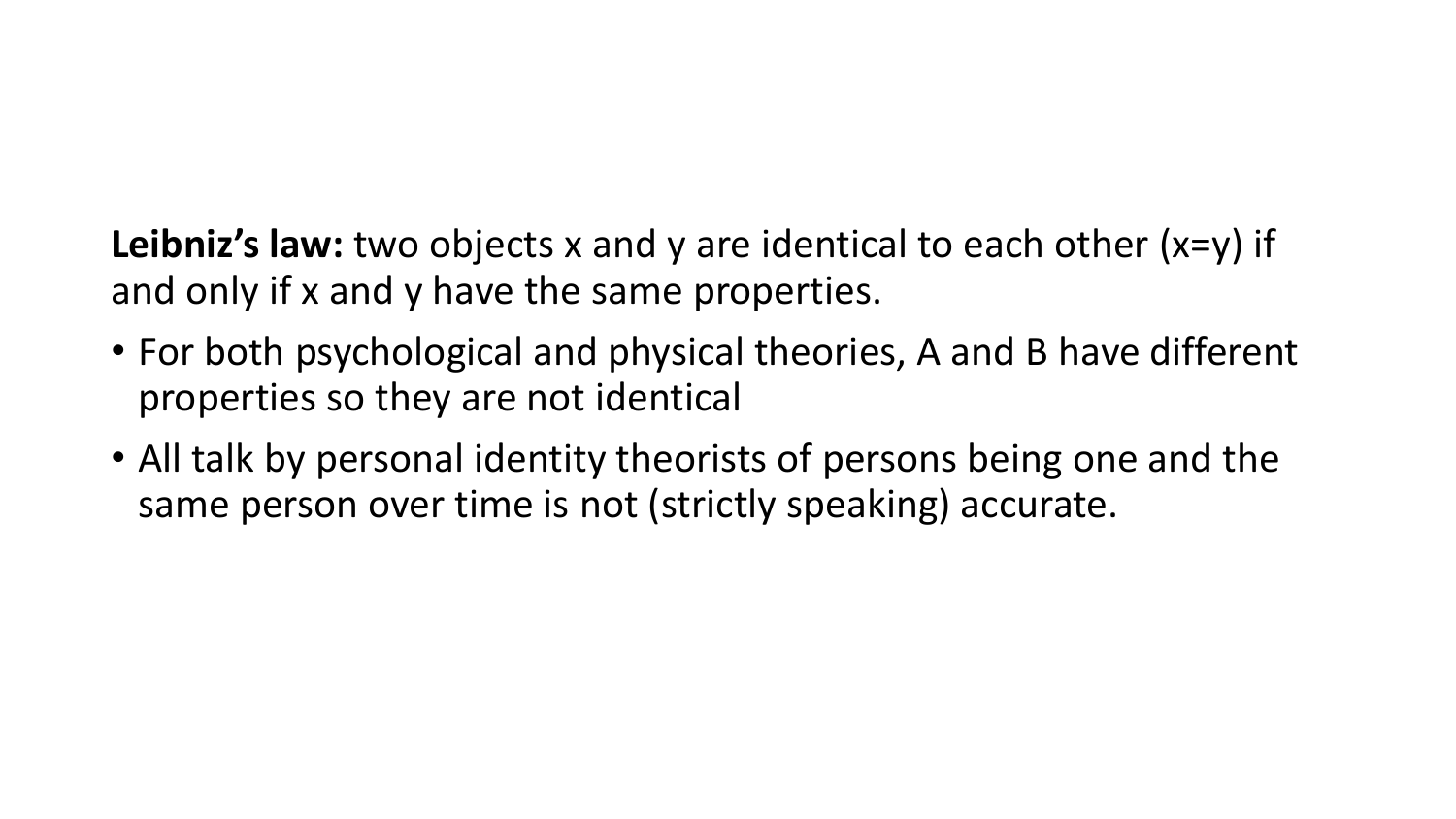#### **Insight:** if there is some non-physical, non-psychological and **unchanging fact** about an individual then such a theory could accommodate the view that Tek at t1 is one and the same person (in the strict sense) to Tek at t2.



Some unchanging (nonpsychological and nonphysical) fact makes us the same person.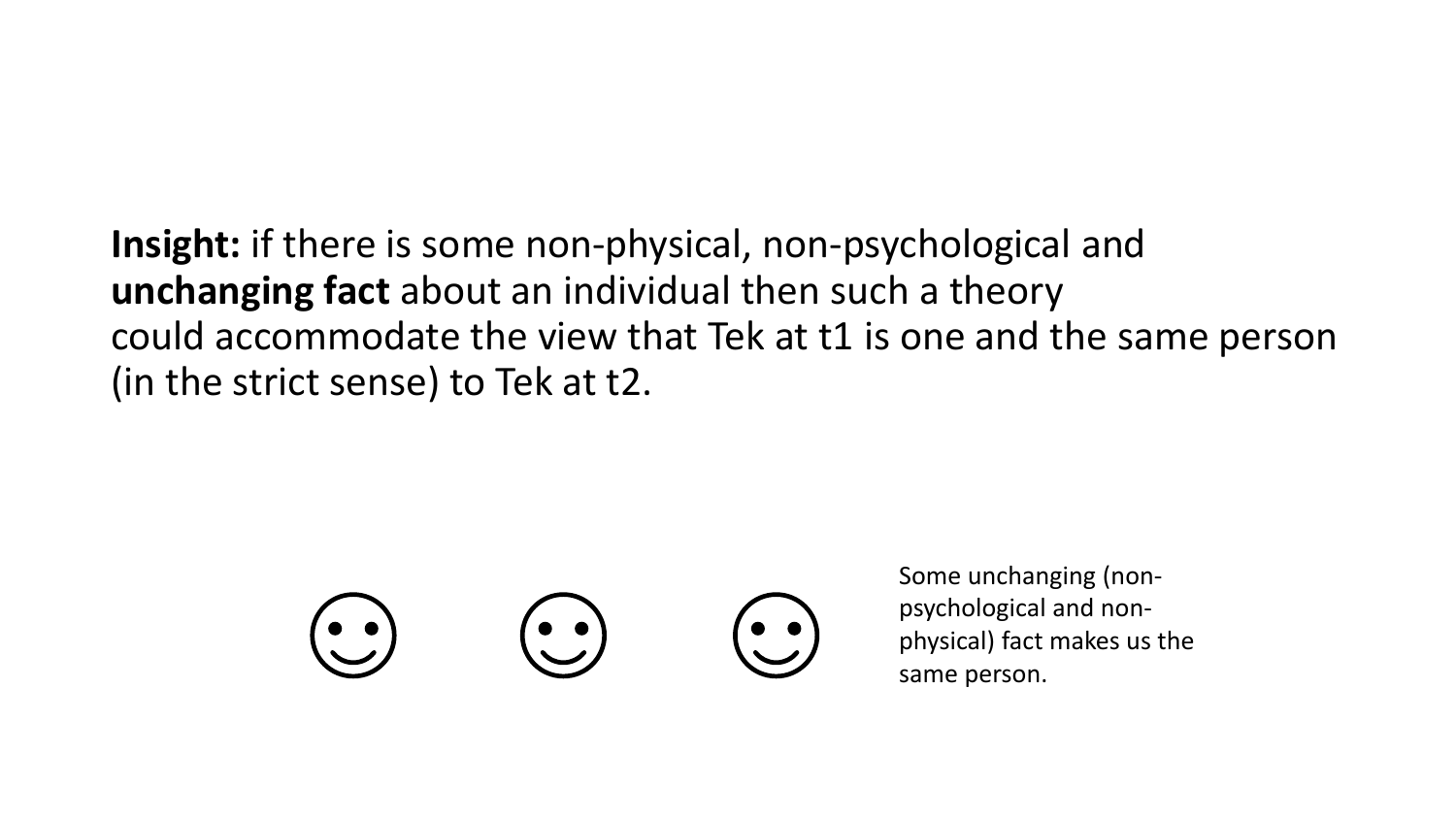A further fact theory that posited an unchanging thing could then account for strict identity over time.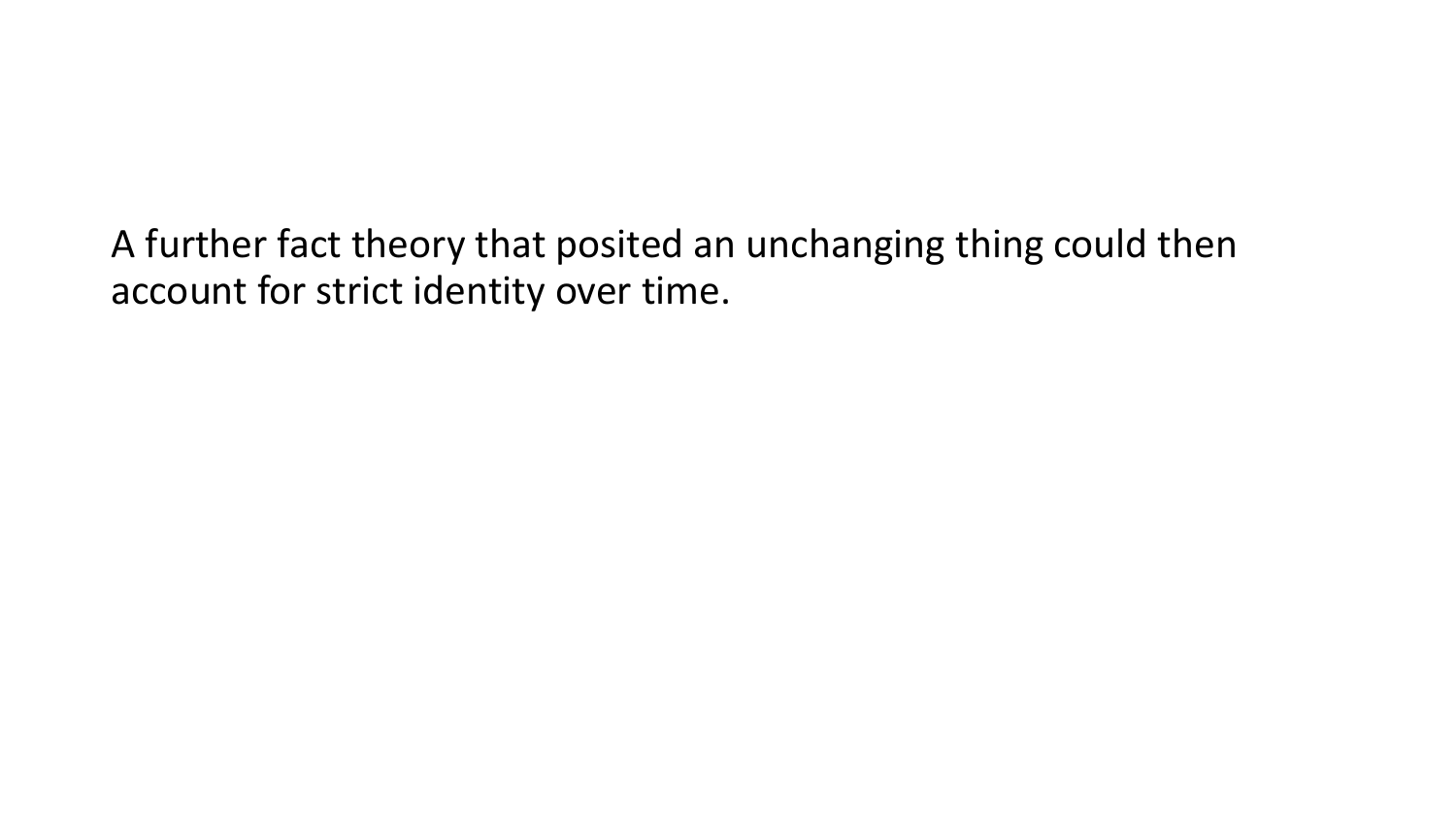#### **Reason 2: Egoistic Concern**

- Each of us has a **unique care for our future selves**.
- We care for others, but we have a distinctive concern for what happens to us on a future date
- **Egoistic concern:** the unique concern we have for our own future self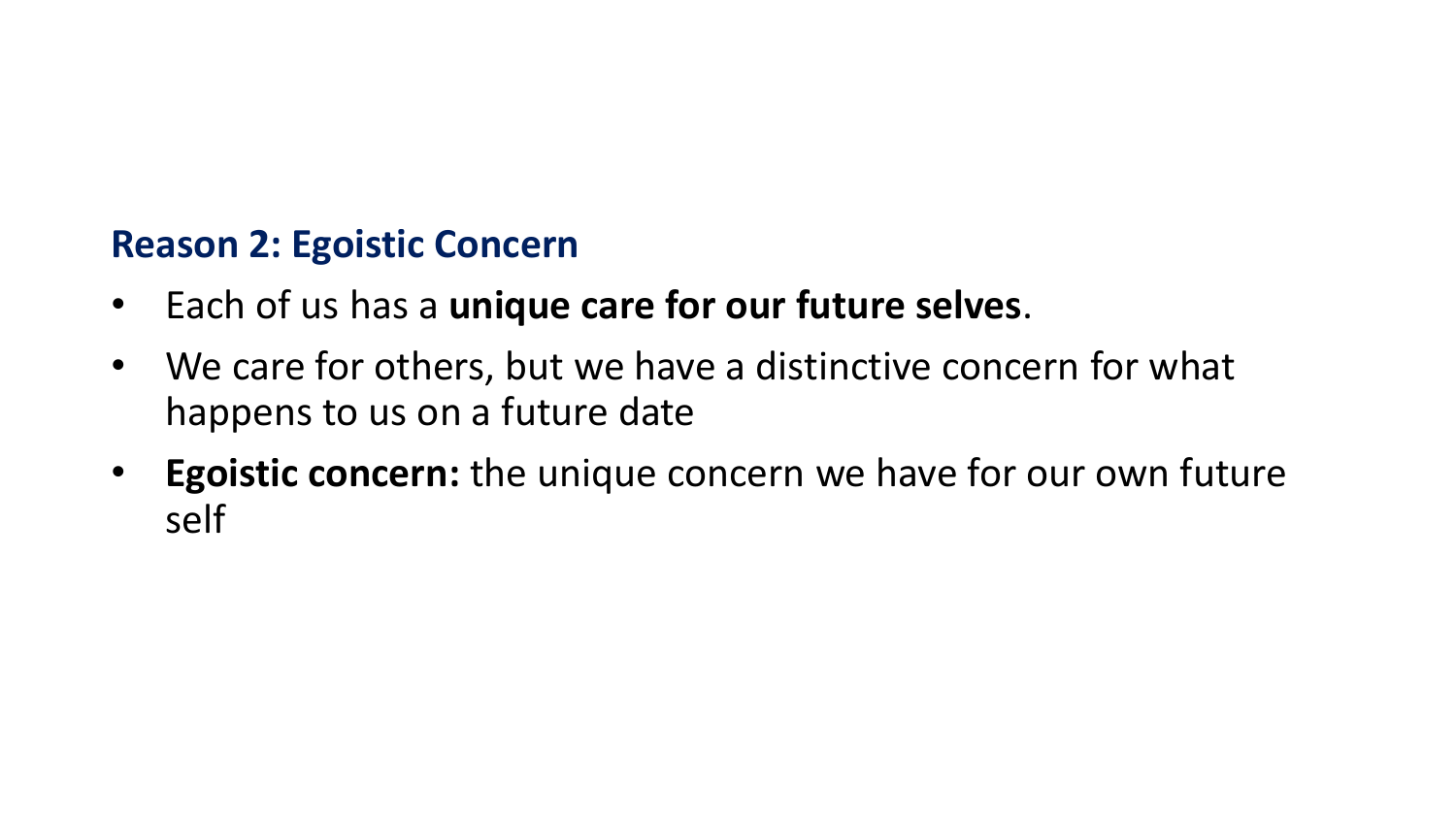**Example 1:** Suppose I know there is an afterlife. I am concerned about whether others go to this afterlife, but I also have a separate concern that I am one of those people (this is my egoistic concern)

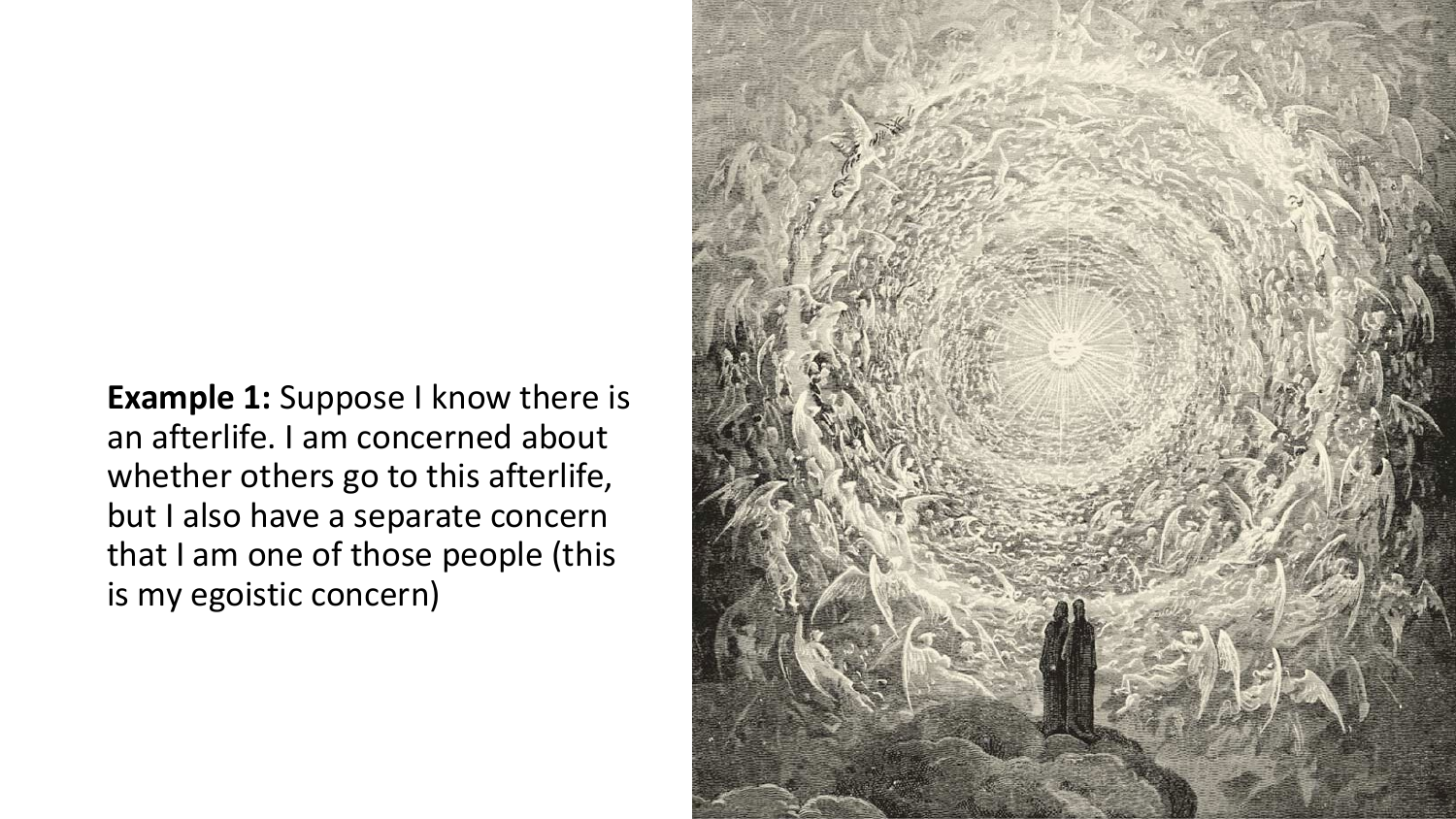**Example 2:** I may be concerned about my fellow classmates. I hope they do well on their upcoming metaphysics exam. But I also have a distinct concern that **I do well** on the upcoming metaphysics exam. This second concern is an egoistic concern.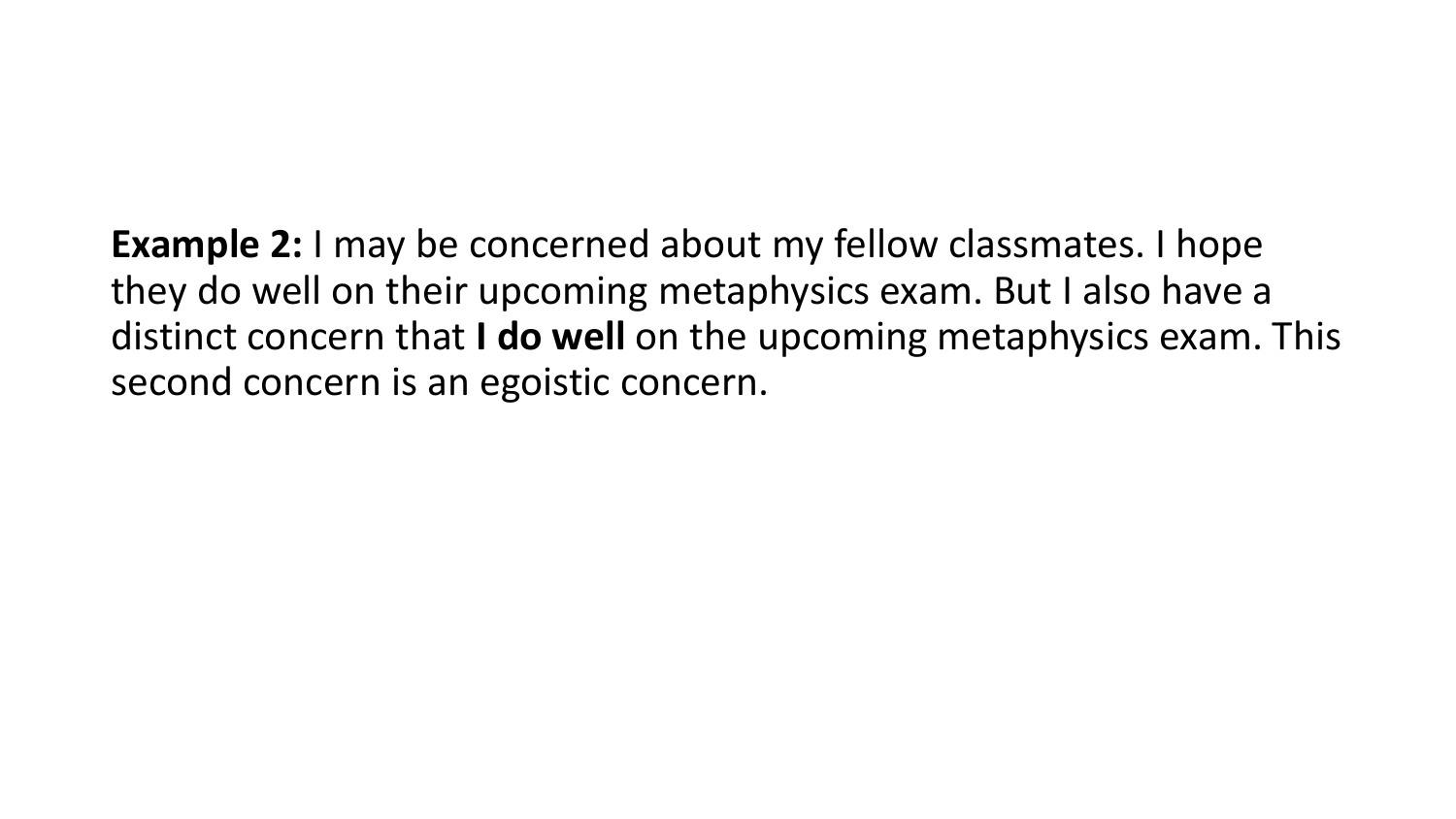#### **Argument from Egoistic Concern**

P1: It is both natural and rational to have an egoistic concern.

P2: Our egoistic concern is not about someone that is psychologically and physically **connected** to us. It is a concern about our avoiding harm or acquiring good.

C: Therefore, neither the psychological nor the physical approaches to personal identity can account for the **rational** and **natural** basis for the egoistic concern.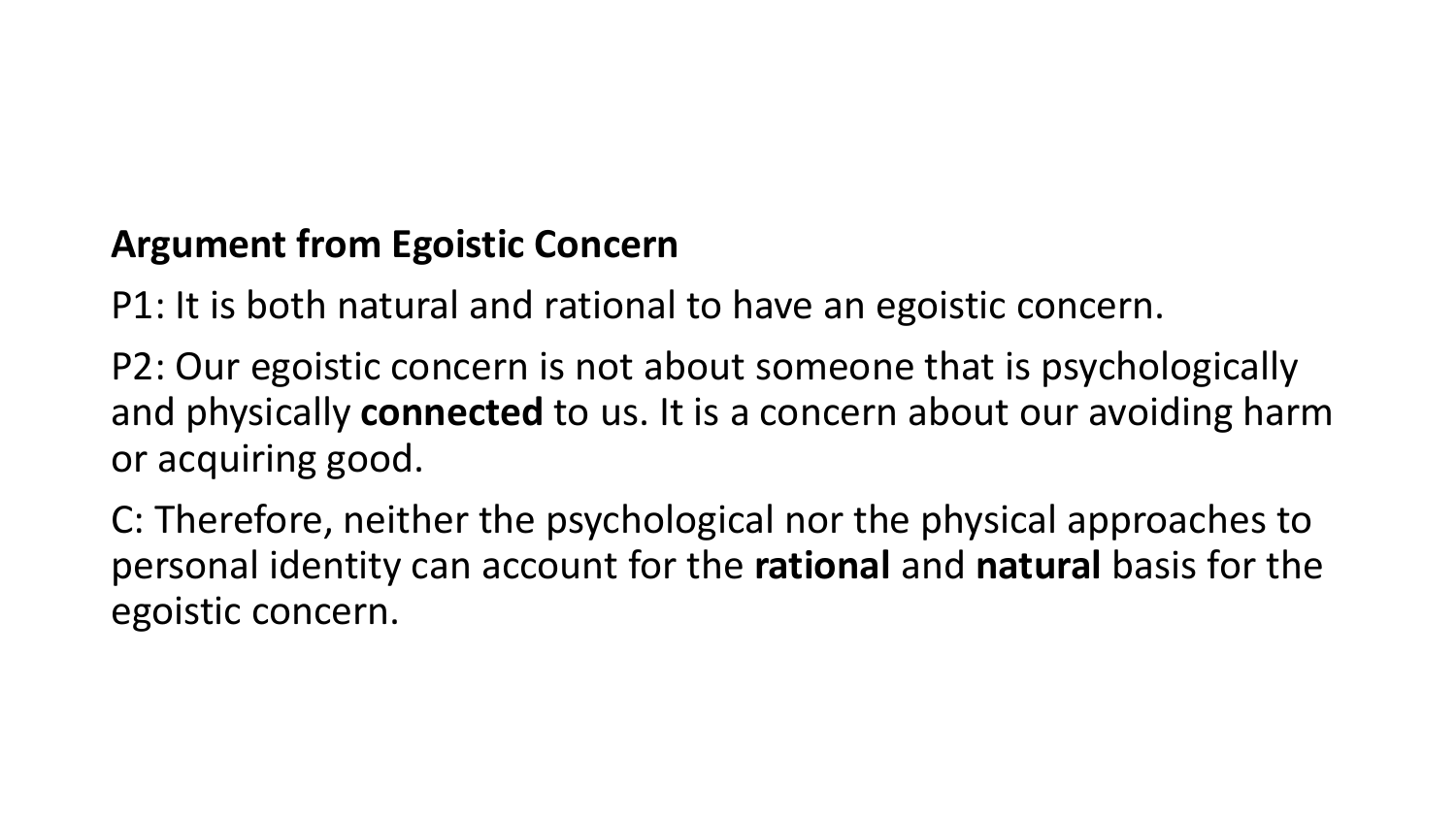## Objections to further fact theories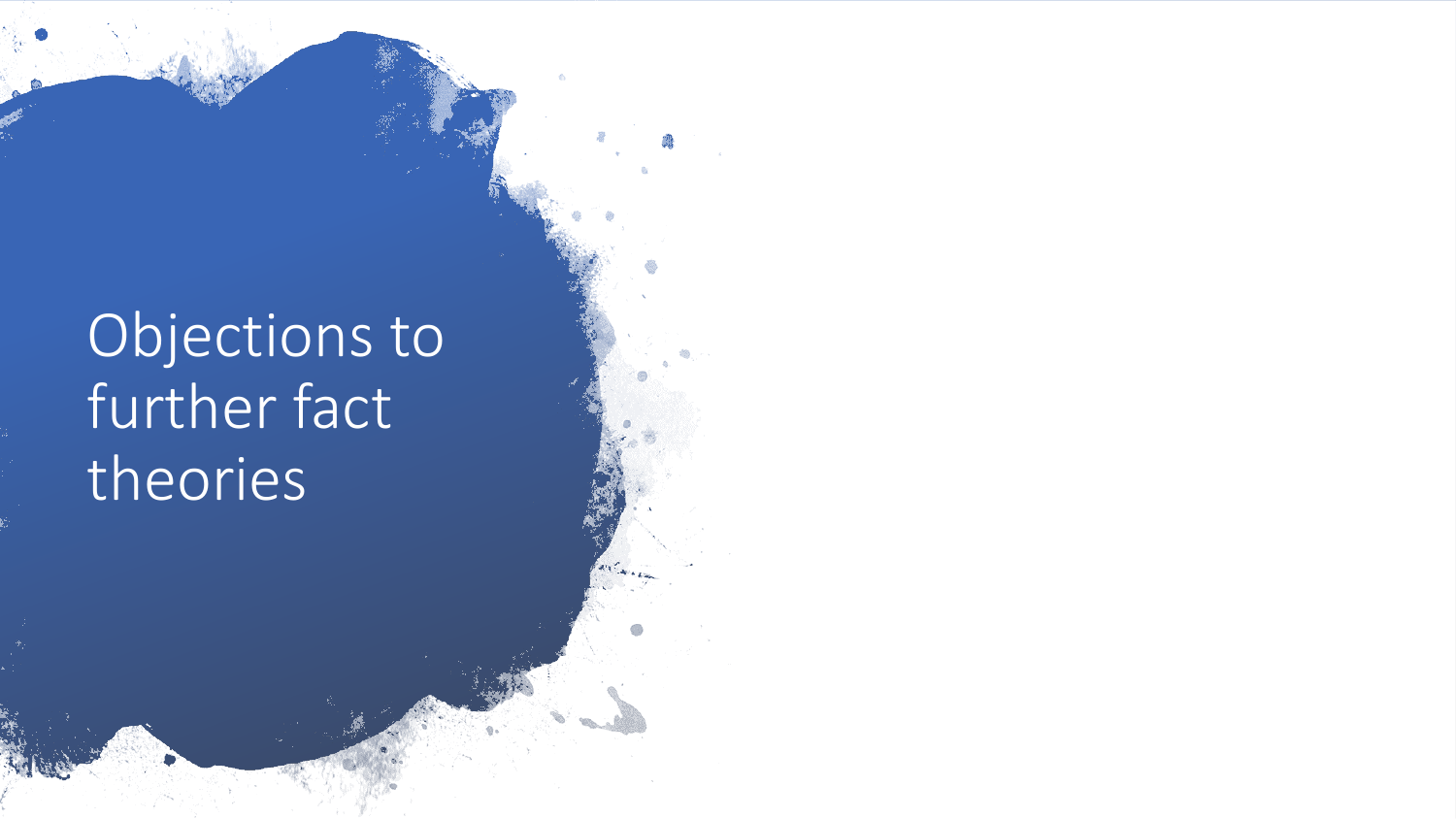#### **Objection - There is no clear explanation about the nature of this "further fact" that stands above and beyond psychological and physical facts.**

Suppose we assume that the further fact above and beyond the psychological and physical facts is *having the same non-physical soul*. If this is the case, then such a view faces a variety of different objections.

- O1: Controversial evidence and arguments for the existence of souls
- O2: Implausible consequences result from positing the existence of souls (see next slide)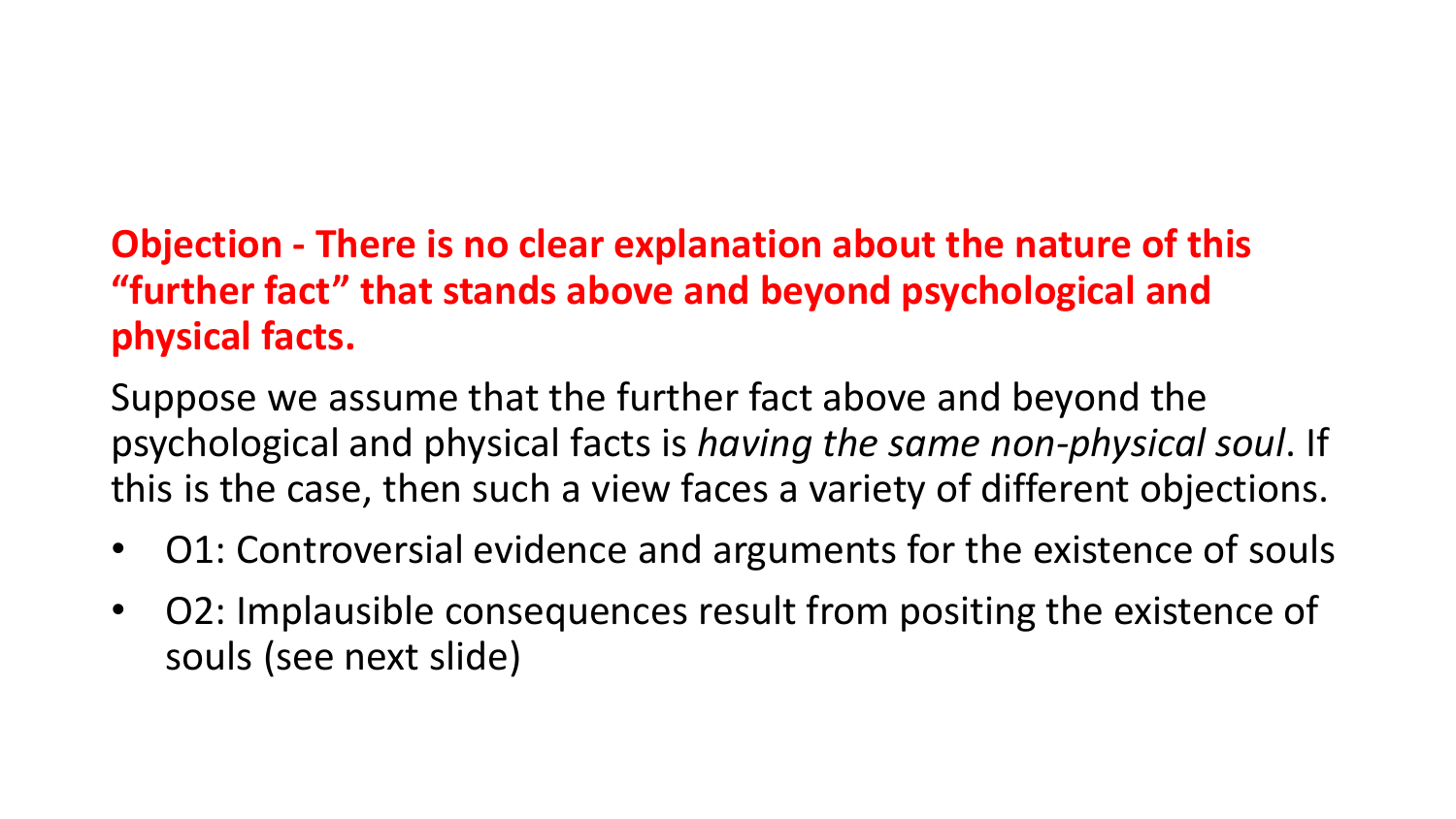#### **Objection – Implausible Consequences from the idea of the soul**

- If a soul exists, it exists independent of the body
- It is thus possible that the following **implausible consequences result:** (1) two persons could share the same soul and (2) a single person might have multiple souls

Case 1: Suppose A dies and soul-A enters a new body (body-B). Now soul-A-<br>body-B is the same person as A even though there is no psychological-or-<br>physical relation. This is implausible.

Case 2: Suppose A is awake and while has soul-A and while sleeping takes on soul-B. So, A is not the same person while asleep. Implausible.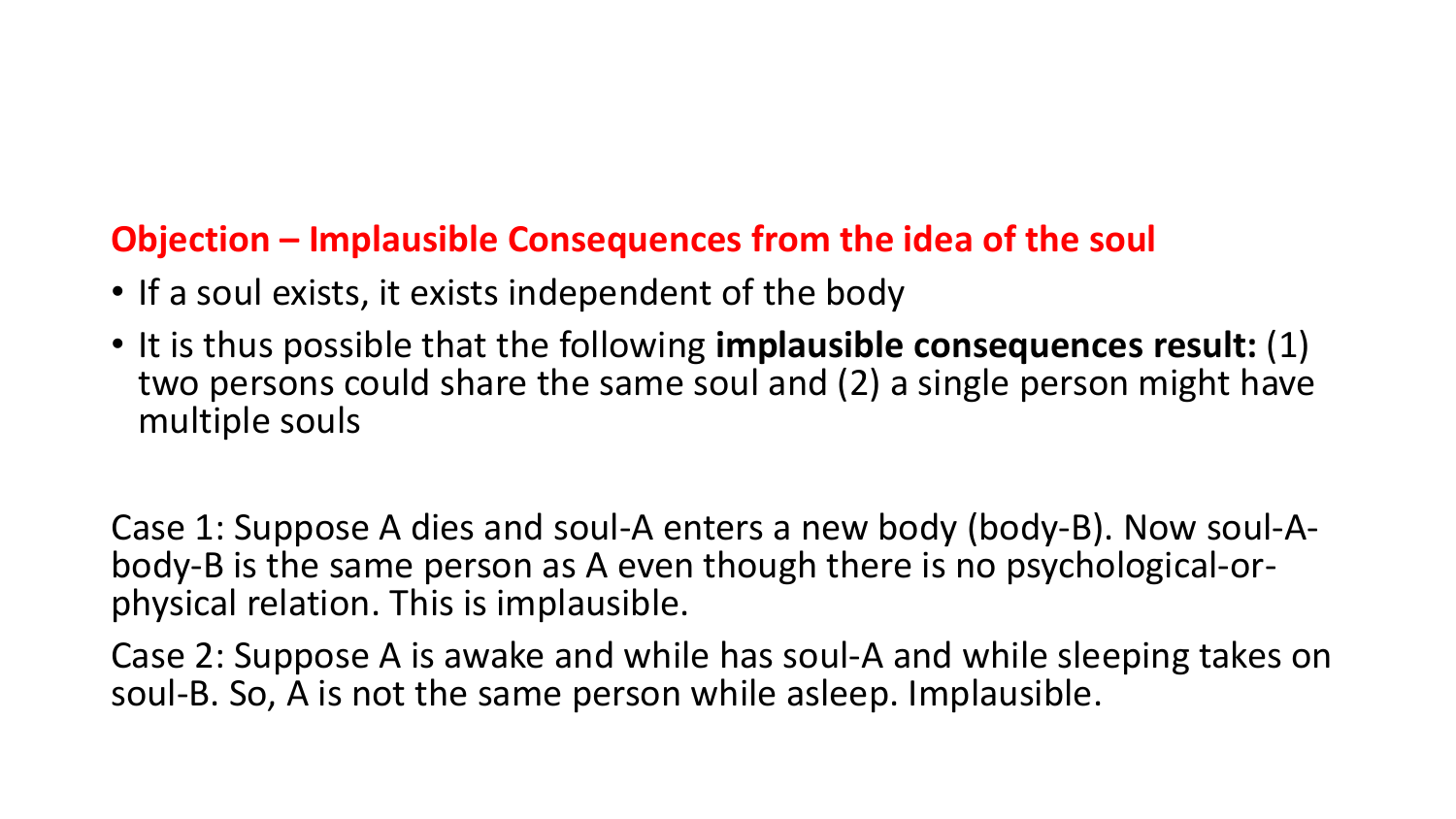O1: Two persons could share the same soul

• Case 1: Suppose A dies and soul-A enters a new body (body-B). Now soul-A-body-B is the same person as A even though **there is no psychological-or-physical relation**. This is possible from the theory but completely implausible.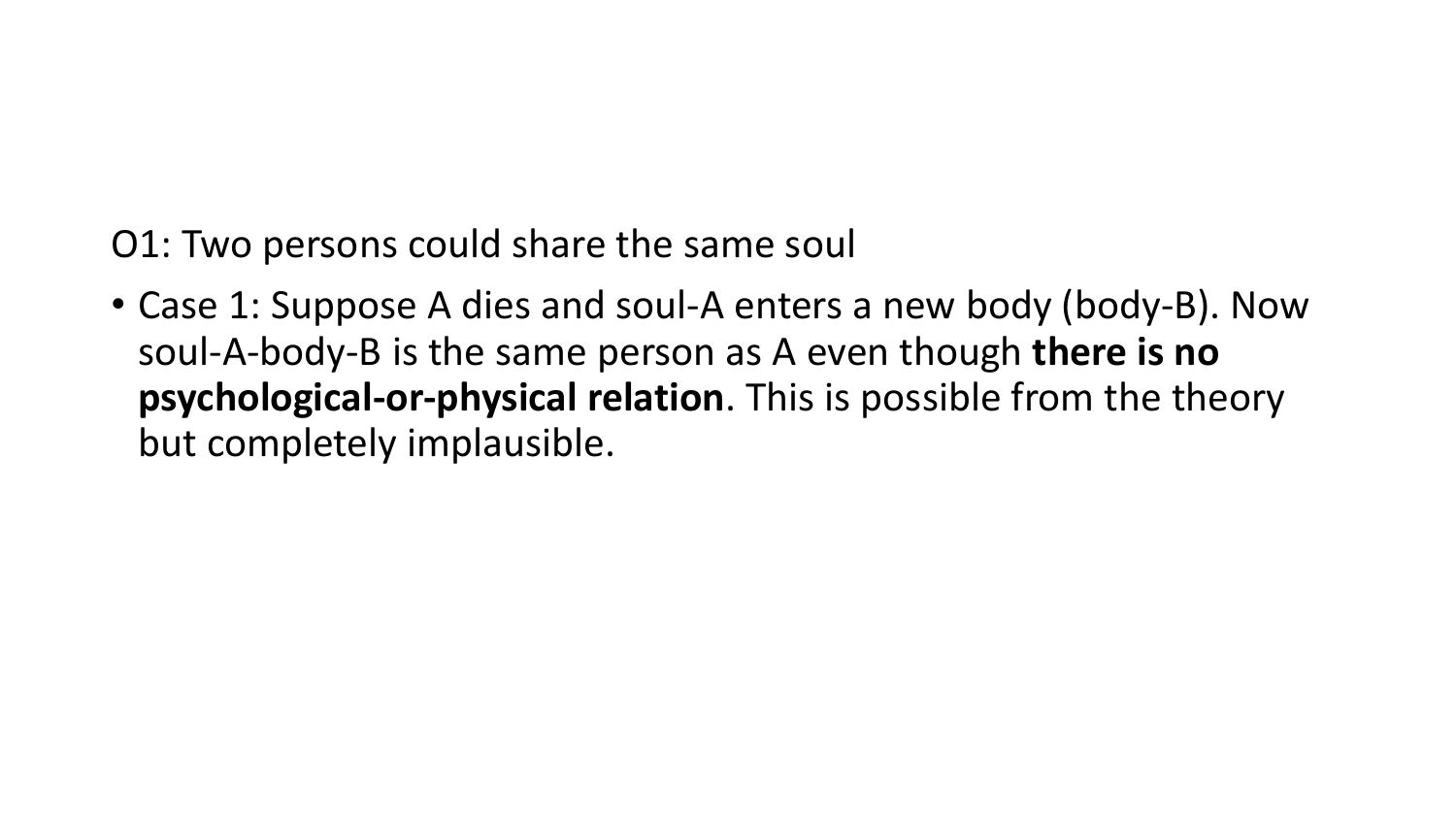O2: a single person might have multiple souls

- Case 2: Suppose A is awake and while A is awake, A has soul-A
- But while sleeping, A takes on soul-B.
- So, A is not the same person while asleep. Implausible.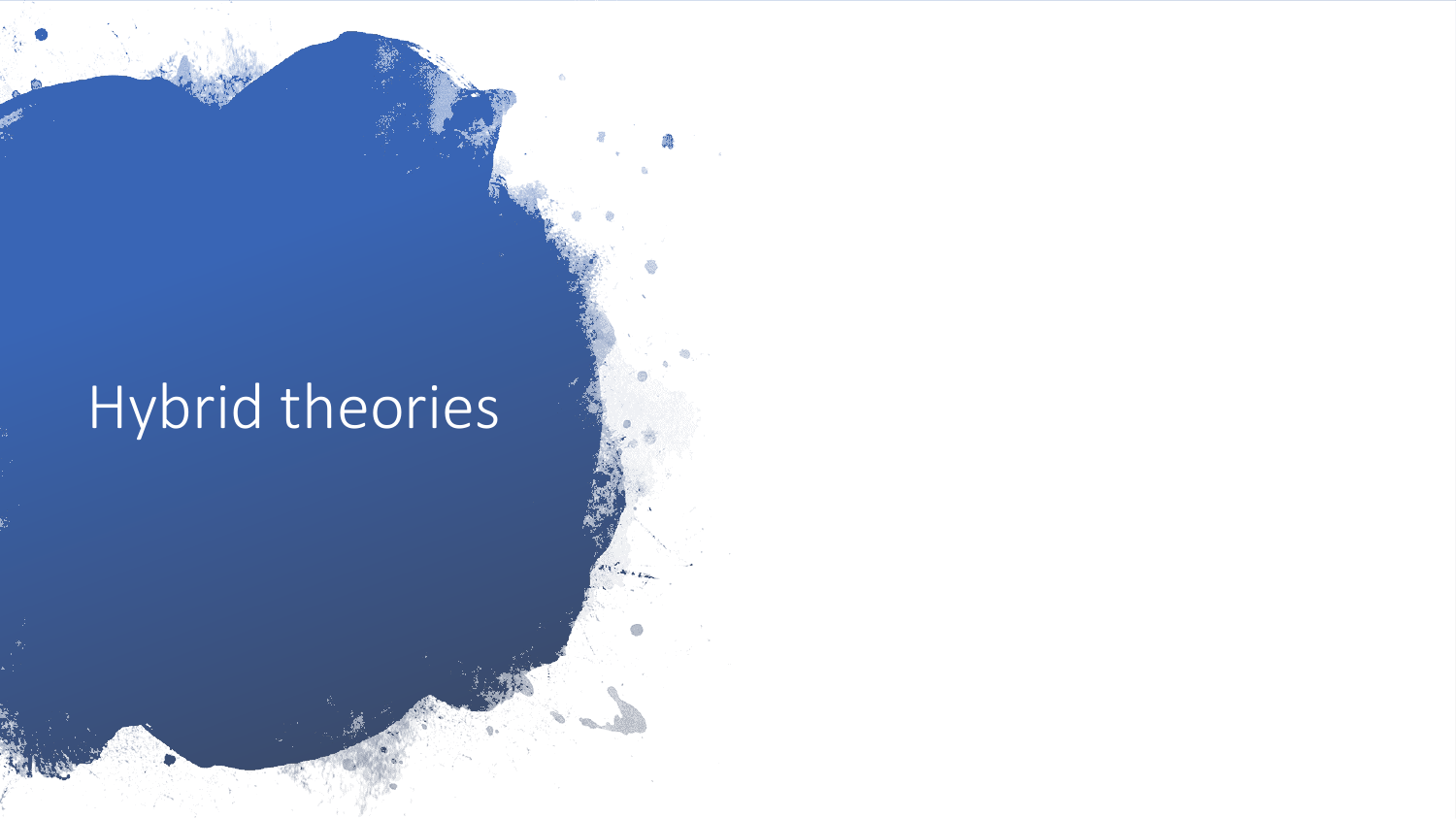Sometimes people think that the best theory is either a **combination** of all the theories or the **middle ground** between two theories

- Some attractiveness to this idea since we identify ourselves with our psychology (memories, beliefs, character traits, etc.) but also
- acknowledge the **important relation our bodies** play in determining our psychology.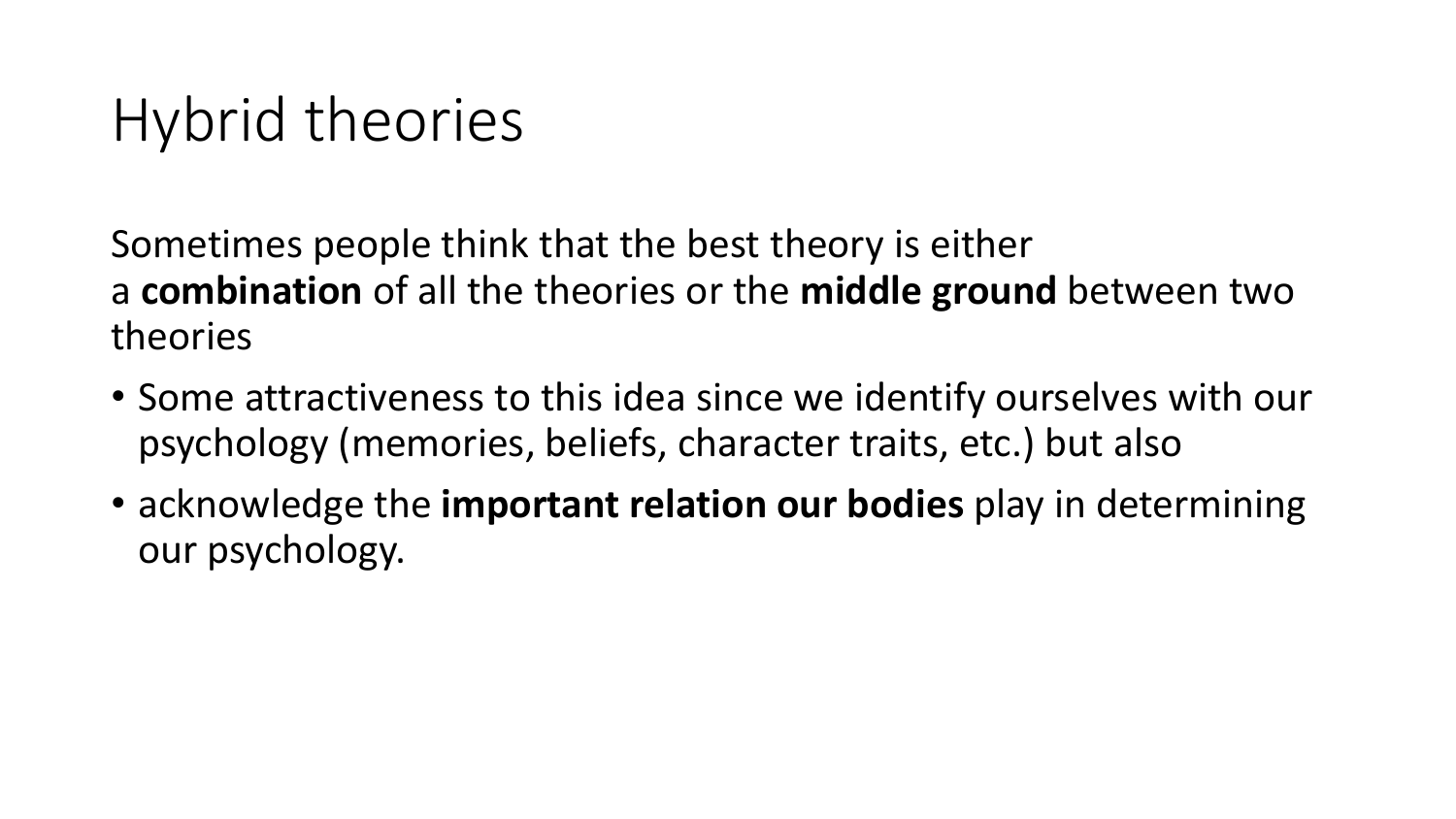- P1: Physicalist approaches make persistence consist almost entirely of an individual retaining physical properties.
- P2: Psychological approaches make persistence consist almost entirely of an individual retaining psychological properties
- P3: Neither theory is fully convincing.
- C: Therefore, the right theory must involve both physical and psychological properties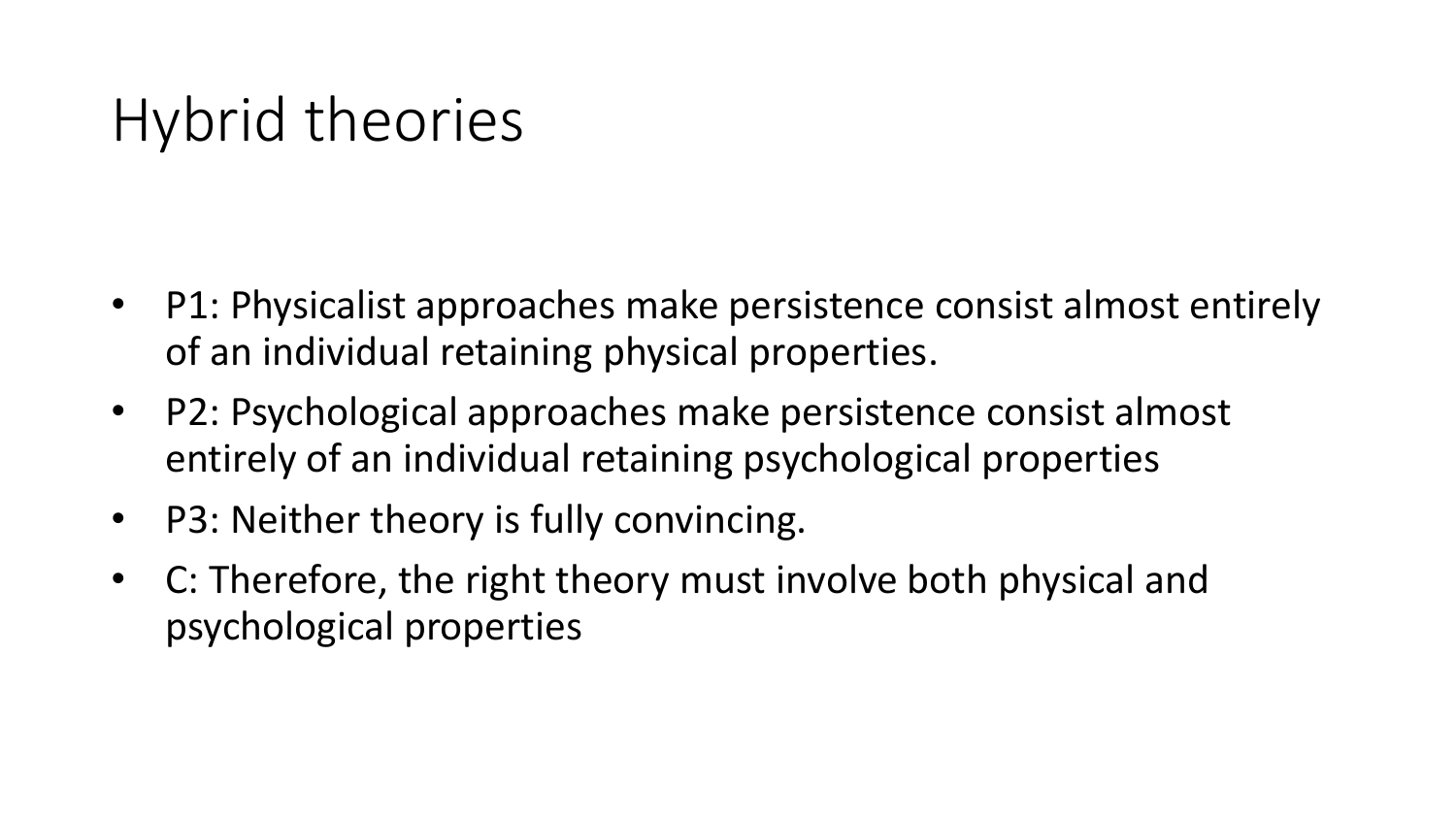There are several problems with any type of hybrid theory

- 1. Some appear to commit the golden mean fallacy
- 2. They can take on new problems that neither independent theory had
- 3. They can inherit the problems of the independent theory
- 4. Theories are smashed together without any explanation of how they work together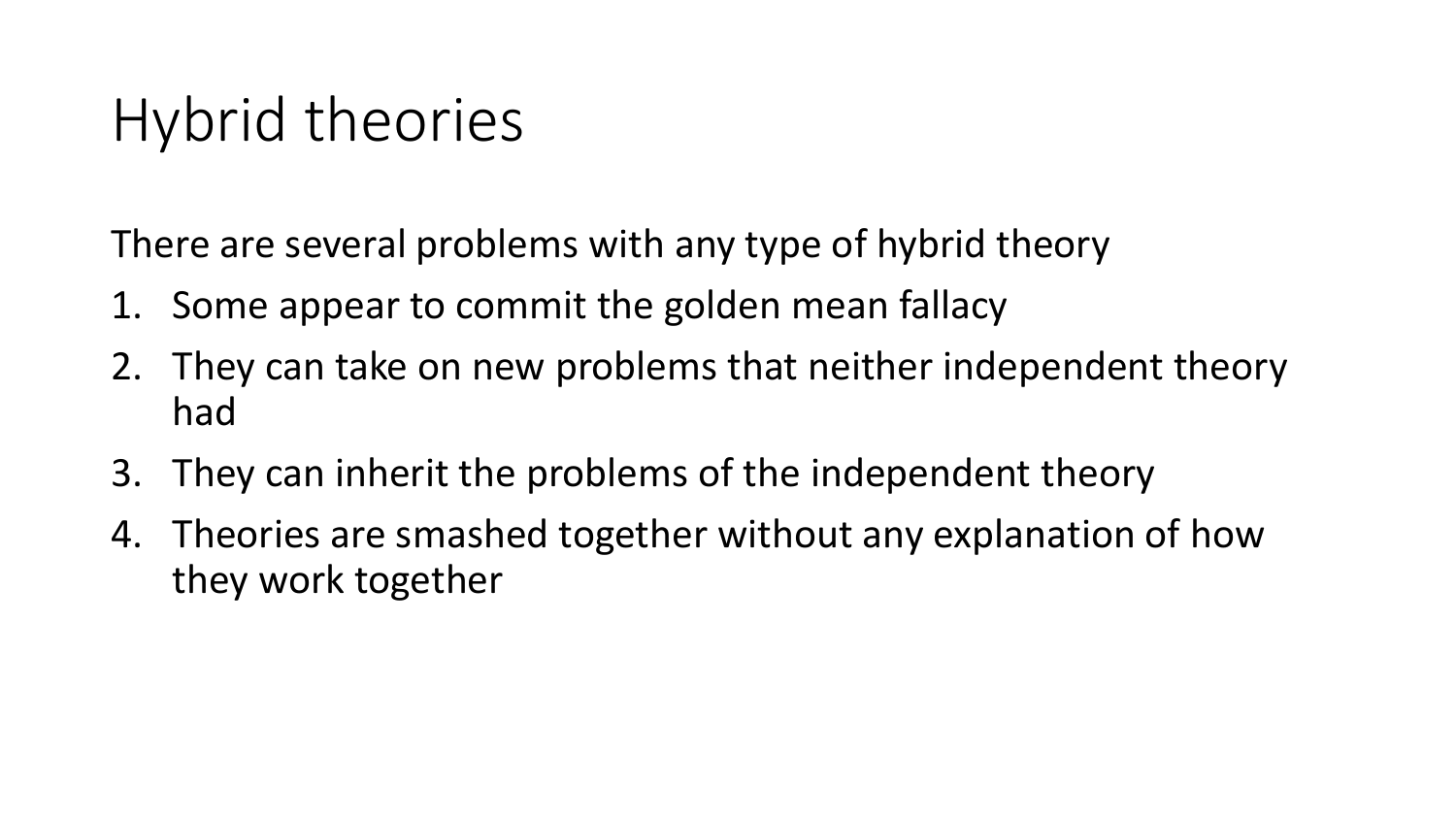#### Problem 1: Commits golden mean fallacy

The **golden mean fallacy** is a type of fallacy where the moderateness of a position **M** is assumed to count as evidence for (or is a reason in support of) **M** being true.

Example

- P1: Banning all recreational drugs is an extreme position.
- P2: Legalizing all recreational drugs is an extreme position.
- P3: A more moderate position is to legalize some drugs and keep others illegal.
- C: Therefore, the correct course of action is to legalize some drugs and keep others illegal.

#### **There is nothing about the moderateness of a position that makes it true!**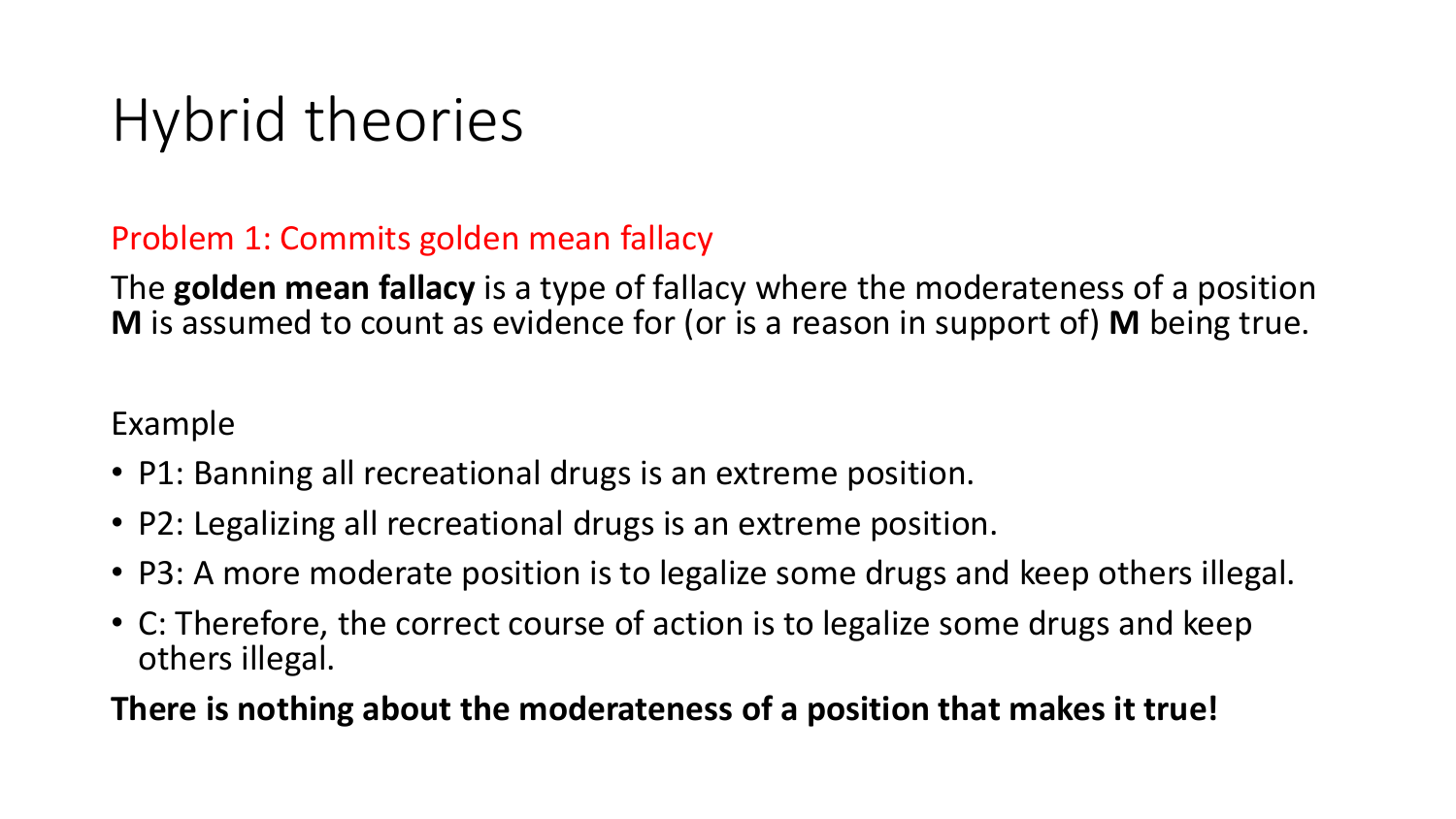## Problem 2: A hybrid theory might have **problems that neither position (on their own) has**

- P1: Banning all recreational drugs is an extreme position.
- P2: Legalizing all recreational drugs is an extreme position.
- P3: A more moderate position is to legalize some drugs and keep others illegal.
- C: Therefore, the correct course of action is to legalize some drugs and keep others illegal.

When all drugs are banned or legal, there isn't the problem of deciding which drugs are acceptable and which drugs are not acceptable (this is a new problem that the moderate position takes on)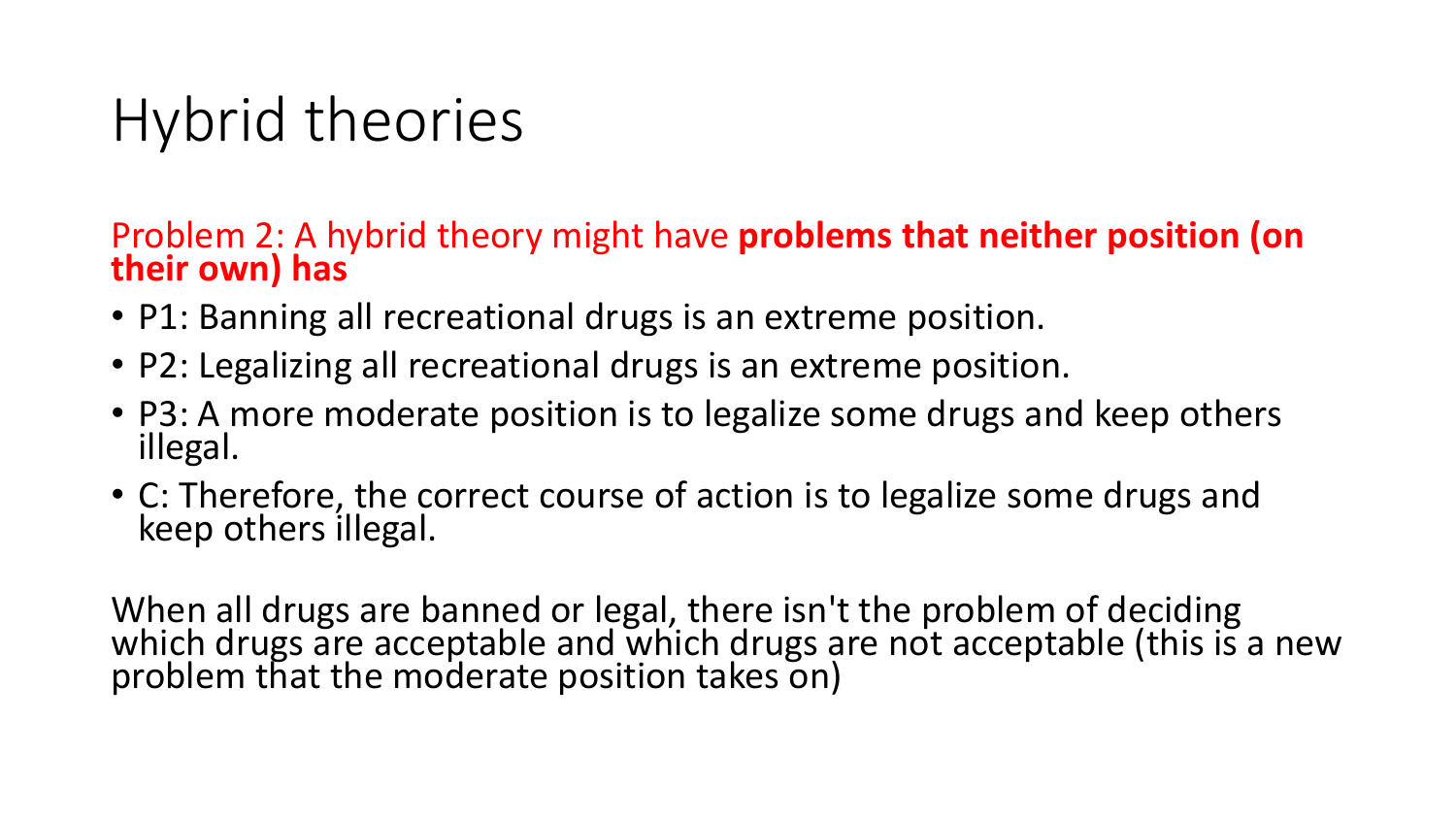Problem 3: The hybrid theory can simply inherit the problems that infected **both** sides

- One problem with banning all drugs is that it **restricts liberty**. This is still a problem for the more moderate position
- One problem with keeping all drugs legal is that it gives the impression that **society condones drug use**. This is still a problem for the more moderate position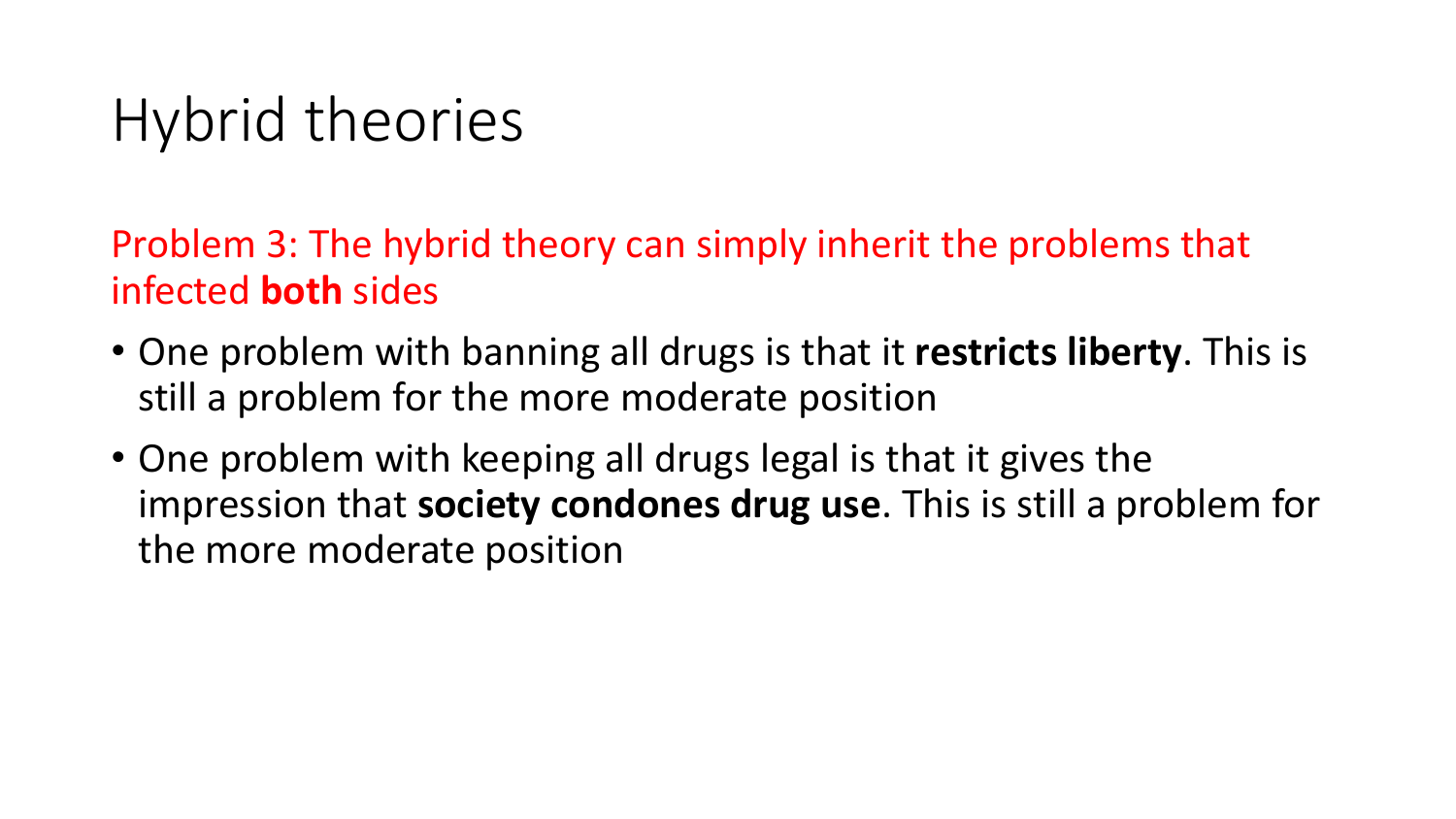Problem 4: Theories are smashed together without any account of how they are supposed to work together

- Simply saying that you will ban some drugs and legalize others doesn't specify criteria that:
- Determines which drugs to ban
- Determines which drugs to permit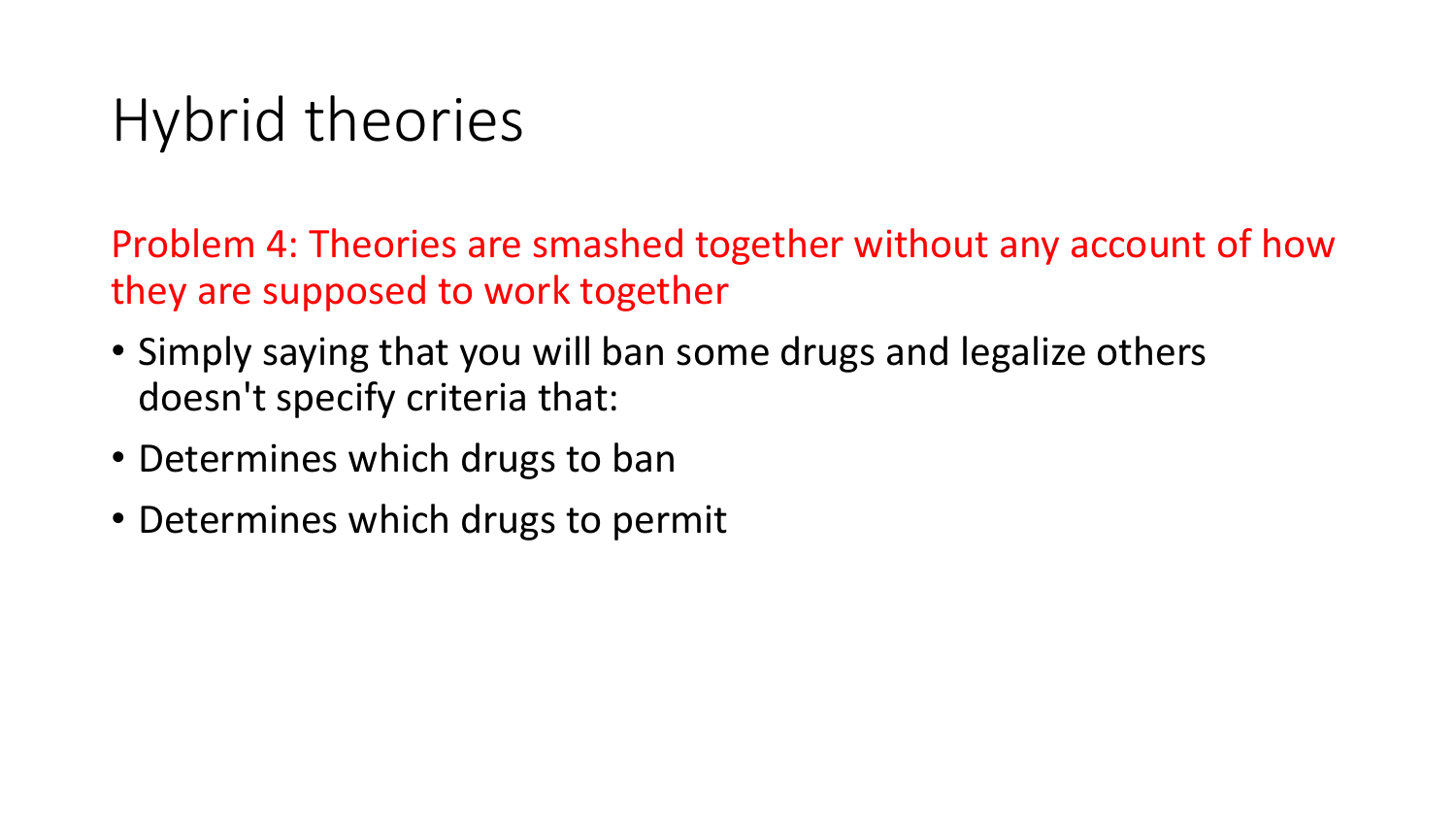None of this is to say that

- 1. A hybrid theory is false
- 2. Hybrid theories are implausible

Instead, what is being asserted is that:

1. Putting two theories together does not antecedently give it any credibility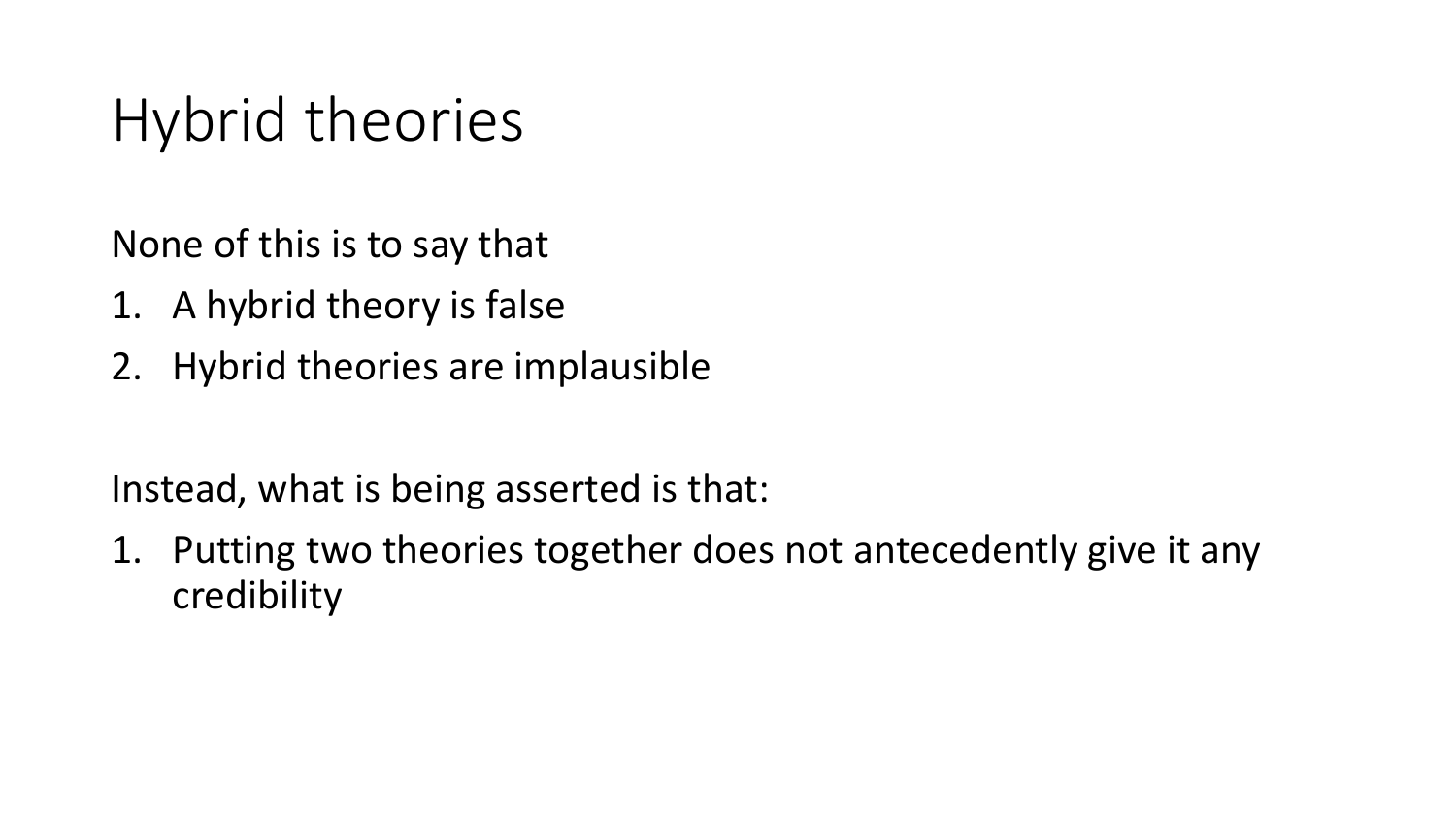Two hybrid theories of personal identity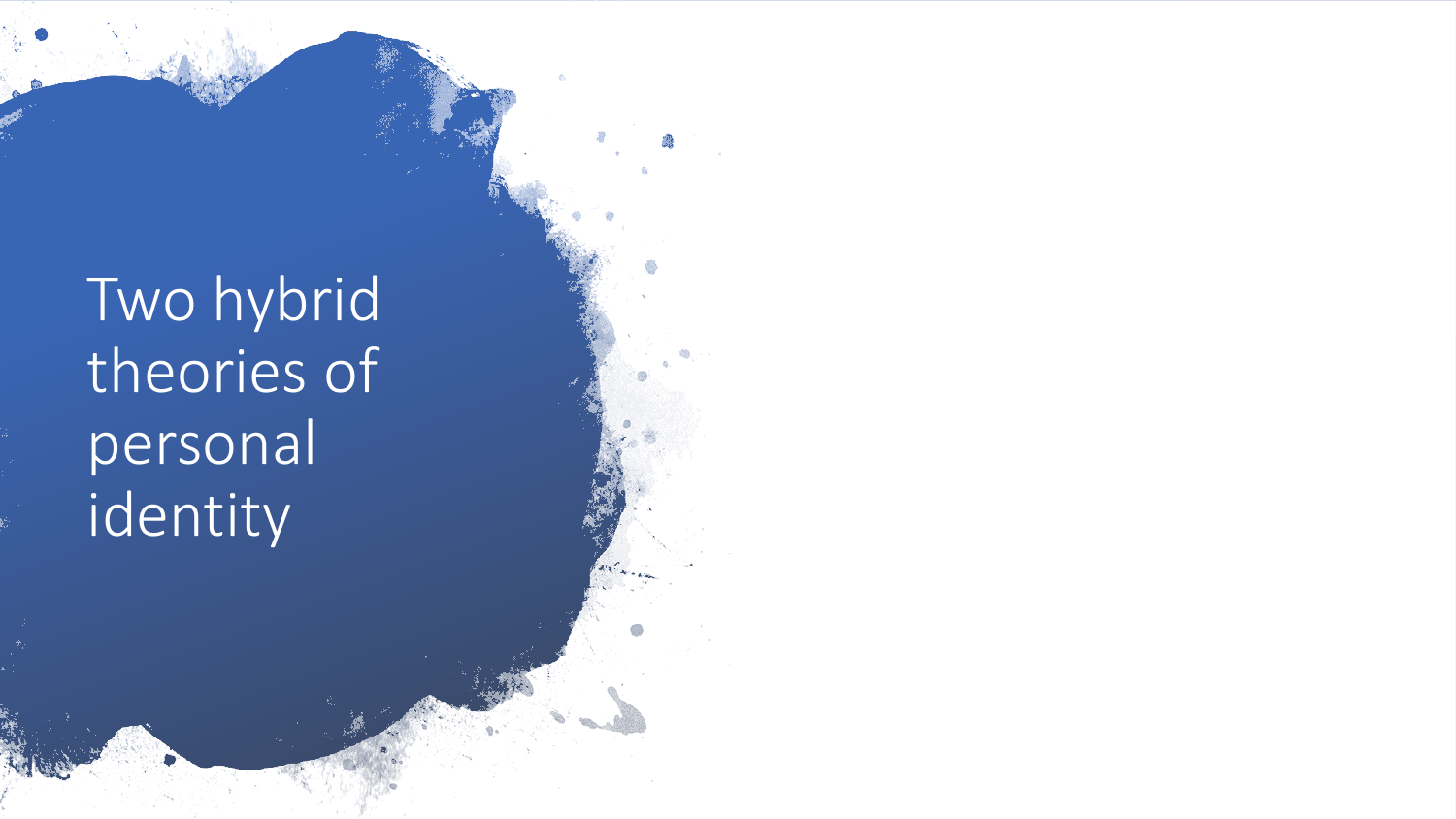There are two hybrid theories:

- **1. Conjunctive** psycho-physical theory of personal identity
- **2. Disjunctive** psycho-physical theory of personal identity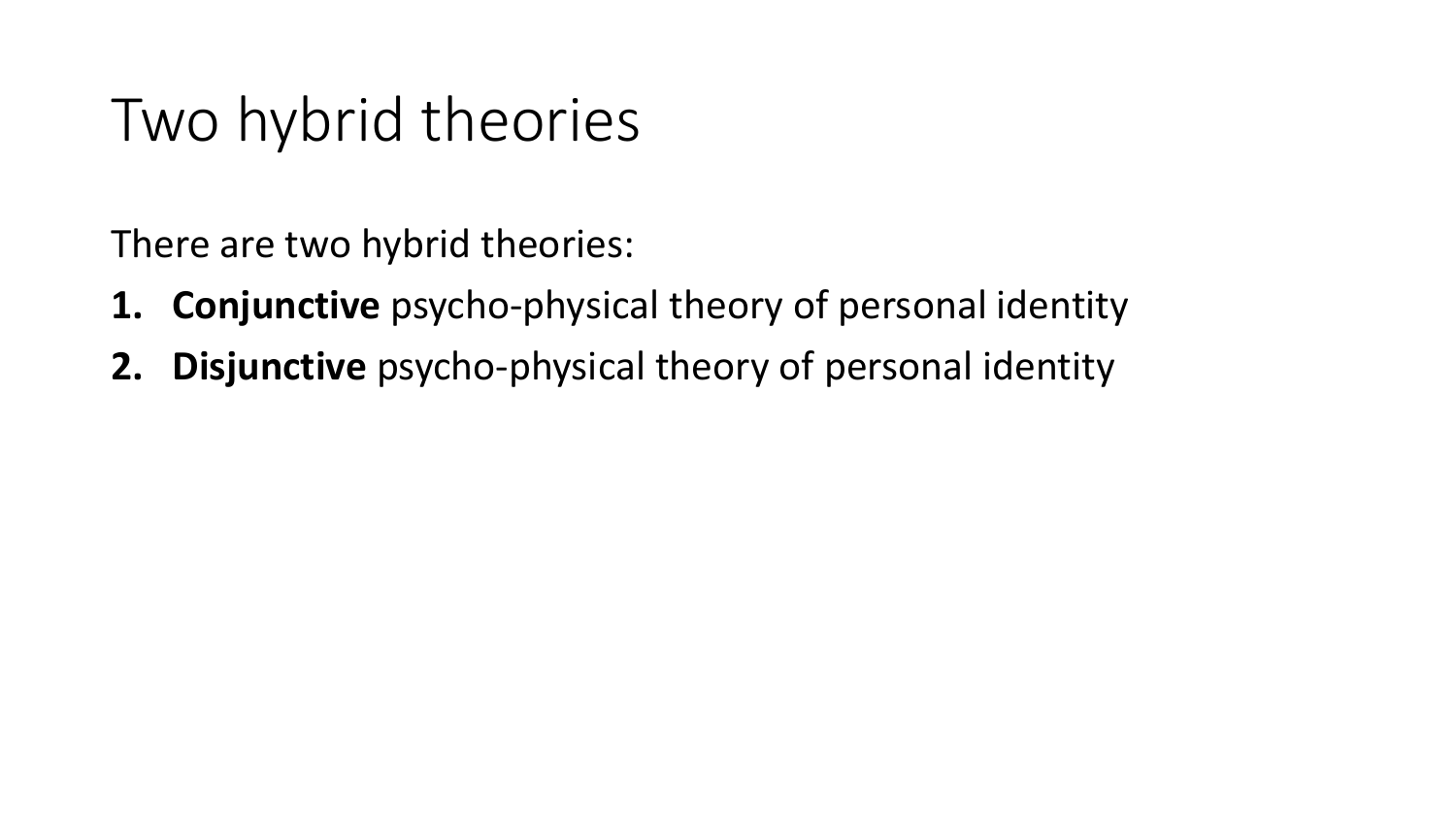**Conjunctive psycho-physical theory of personal identity** - If A is a person at t1 and B a person at t2, then A = B iff there is **psychological AND physical connectedness** between B and A.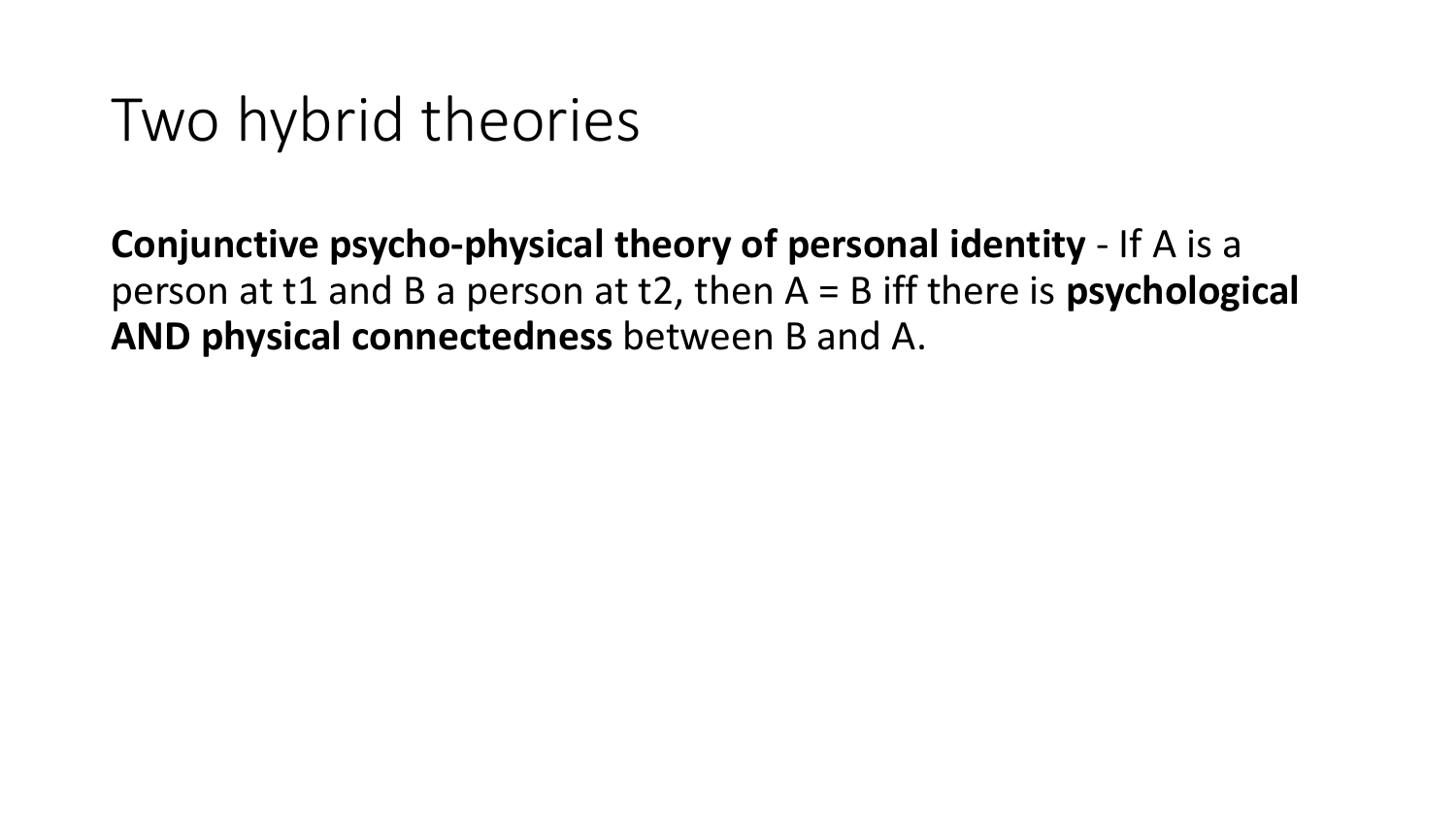- The conjunctive theory faces problems that the psychological and physical theories face independently.
- **Objection: upload and teletransportation.** Identities would not be preserved were we to transport/upload our psychology since there is no physical connectedness.
- **Objection: fetus problem.** If the conjunctive theory is true, then we were never a fetus since there is no psychological connectedness
- **Objection: medical cases.** If the conjunctive theory is true, then we cease to persist in the medical cases (Alzheimer's, coma, vegetative state)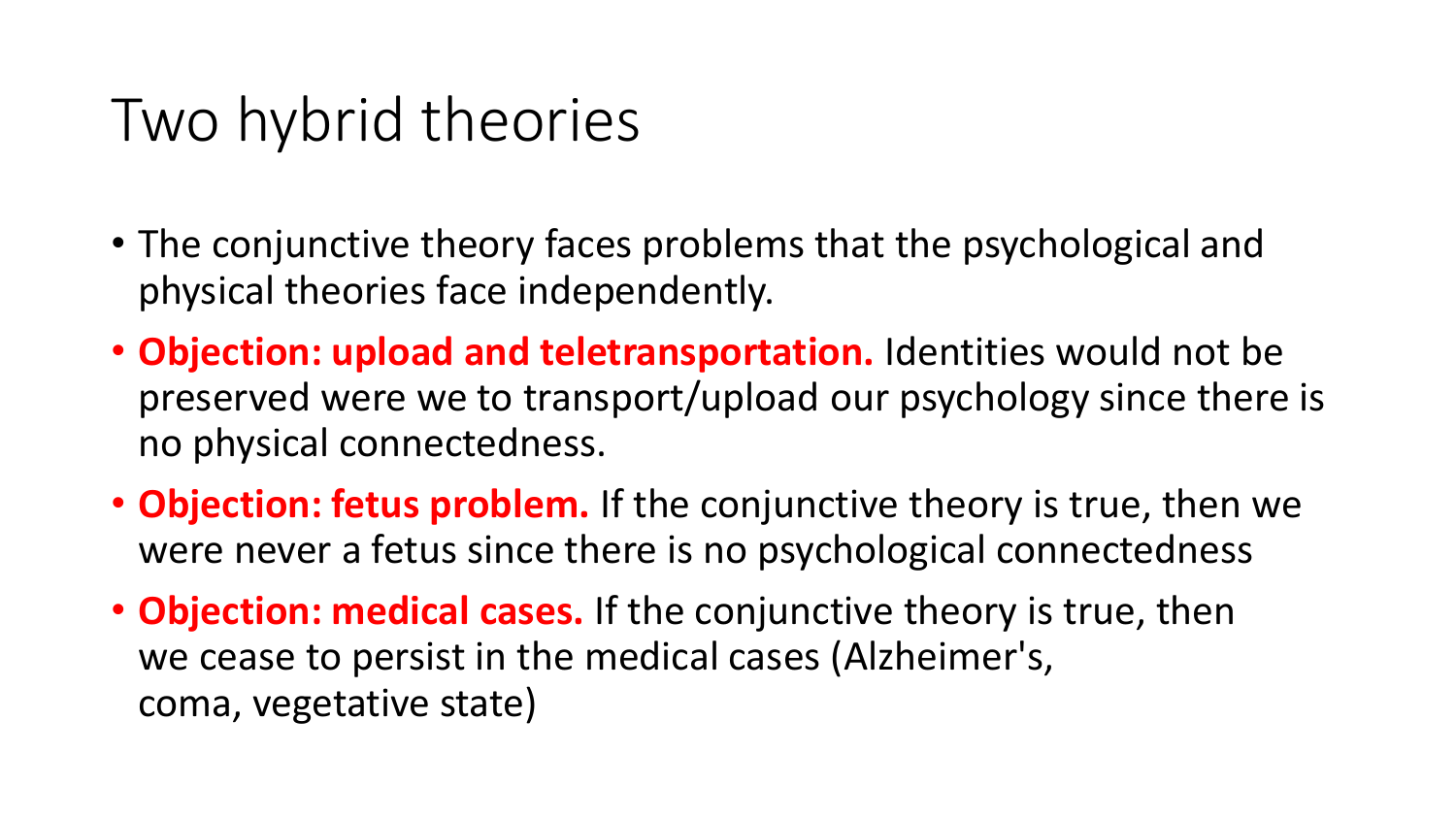**Disjunctive psycho-physical theory of personal identity** (DT) - if A is a person at t1 and B a person at t2, then A = B iff there is **psychological OR physical connectedness** between B and A.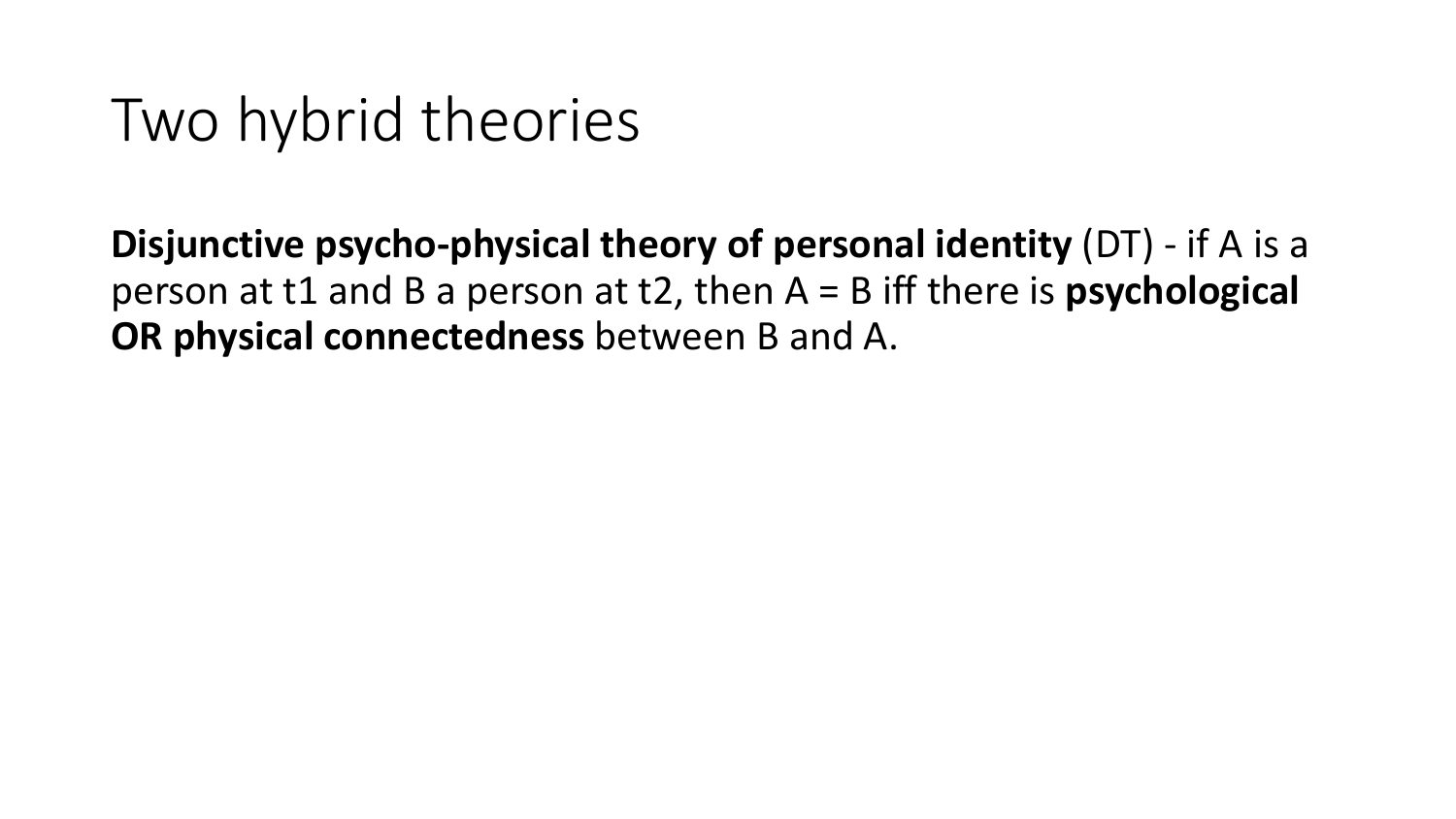The disjunctive theory faces a problem that a new problem that didn't impact either theory. Leads to **contradiction** in cases of psychology swapping.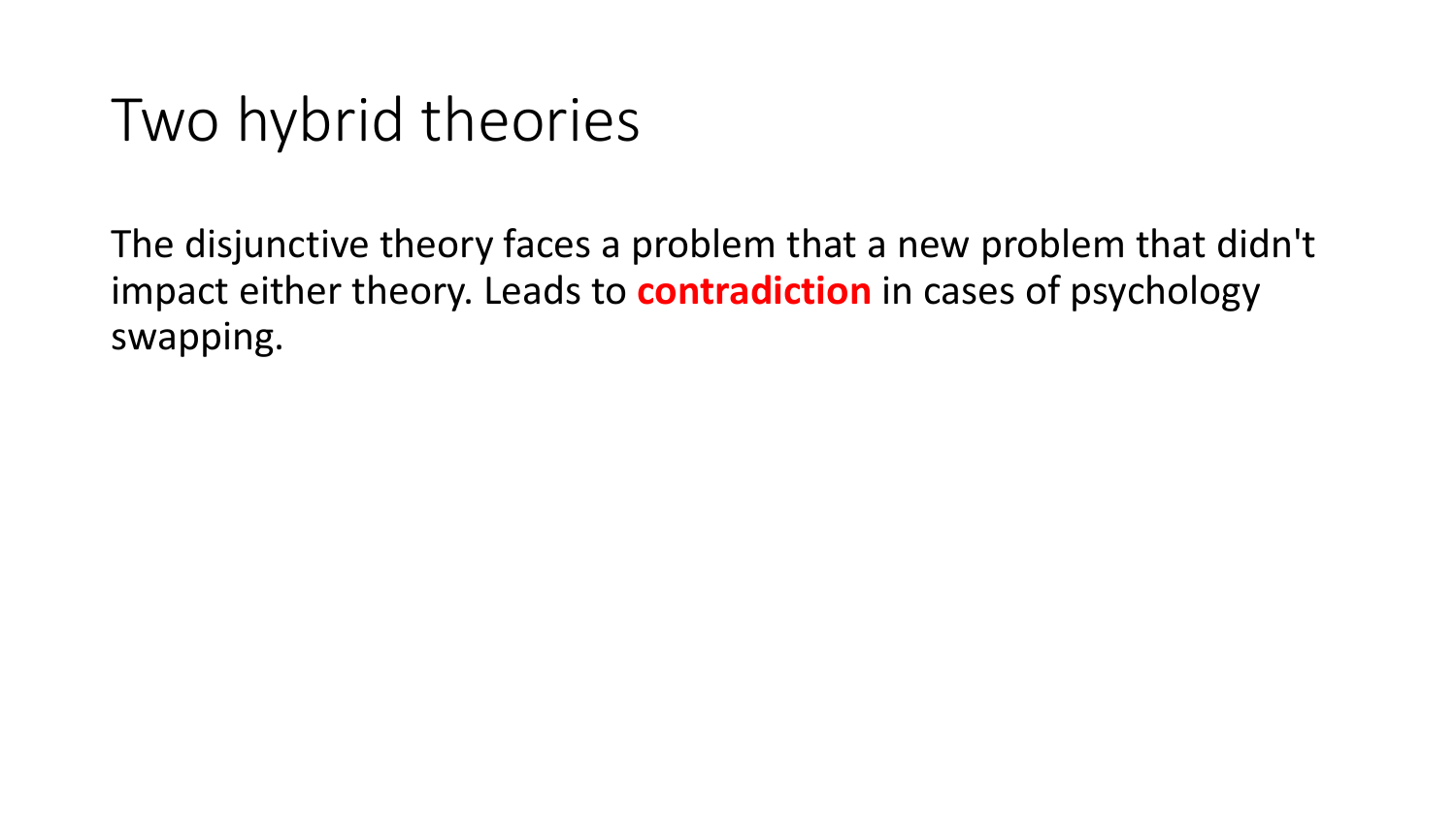- Suppose we can modify Tek's brain to create Liz's psychology
- And modify Liz's brain to create Tek's psychology:
- According to DT, Tek is BOTH:
- 1. Liz-brain-w-Tek-psychology (psychological connectedness)
- 2. Tek-brain-w-Liz-psychology (physical connectedness)
- BUT ALSO according to DT, Liz is:
- 1. Liz-brain-w-Tek-psychology (physical connectedness)
- 2. ek-brain-w-Liz-psychology (psychological connectedness)